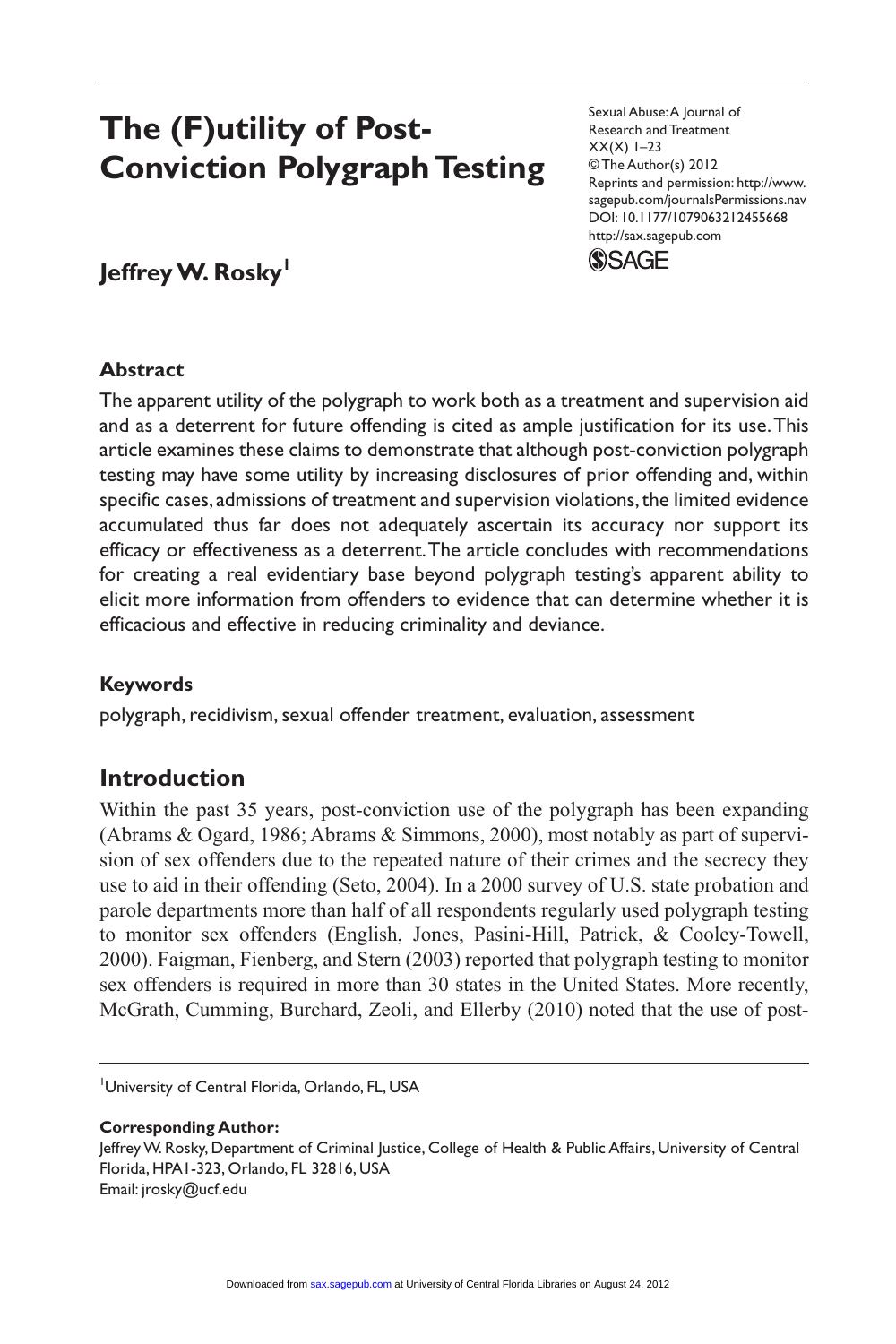conviction polygraph in sex offender programs in the United States stood at 79% for adults and 50% for adolescents.

Within the context of post-conviction sex offender supervision, advocates argue that there are three main benefits (i.e., utility) to be gained in the use of post-conviction polygraph testing by correctional agencies: (a) A significant increase in the reporting of past criminal histories by an offender including both sexual and nonsexual offenses and wider array of victims; (b) better assessment of an offender's therapeutic progress including identification of the offender's main risk factors; and (c) a deterrent effect provided by the polygraph itself in preventing both supervision technical violations and new offenses (California Coalition on Sexual Offending, 2004; Heil & English, 2009; Kokish, 2003; La Fond & Winnick, 2003; Levenson, 2009). Moreover, postconviction polygraph testing is claimed to be an evidence-based intervention that aids in the supervision of sex offenders (Levenson, 2009). But what does the evidence really say about the validity, accuracy, efficacy, and effectiveness of post-conviction polygraph testing?

# **The Validity of Polygraph Testing**

The basic assumption of any good test or measure is that it has construct validity; that is it is actually measuring the phenomena it was designed to capture (Maxfield  $\&$ Babbie, 2011). There is no argument that the instrumentation used in polygraph testing is actually measuring blood pressure, breathing, heart rate, and perspiration; rather, it is the assumption within polygraph testing that if a subject shows some physiological response assumed to be related to deception during the polygraph examination, then the subject is deceptive. As many authors (Crosse & Saxe, 1992; Crosse & Saxe, 2001; Faigman, et al, 2003; Fienberg & Stern, 2005; Iacono, 2001; Lykken, 1998; Seto, 2004) have noted, it requires a logical leap to assume that the response is due solely to deception because this response can also be attributed to fear, anxiety, anger, and many medical or mental conditions. If we cannot establish definite construct validity that polygraph testing detects deception, this undermines any scientific or practical usage. Largely, this construct validity criticism is not discussed in the post-conviction polygraph literature with most proponents assuming that the test is measuring deceit. Hence, it is hard to ascertain whether there is construct validity in post-conviction polygraph testing.

Moreover, the problems with polygraph testing were highlighted by the U.S. National Research Council (NRC; 2003) in their exhaustive review of the polygraph, examining its validity and reliability, and its utility in screening employees engaged in governmental defense and classified work for whether these employees were engaged in espionage. The NRC (2003) found that certain polygraph testing techniques including similar tests used in post-conviction applications lacked sufficient scientific validity and most importantly, they found no support for the use of the polygraph in screening situations (i.e., individuals are tested on general questions about crimes and actions that may have happened) rather than specific incident testing (i.e., individuals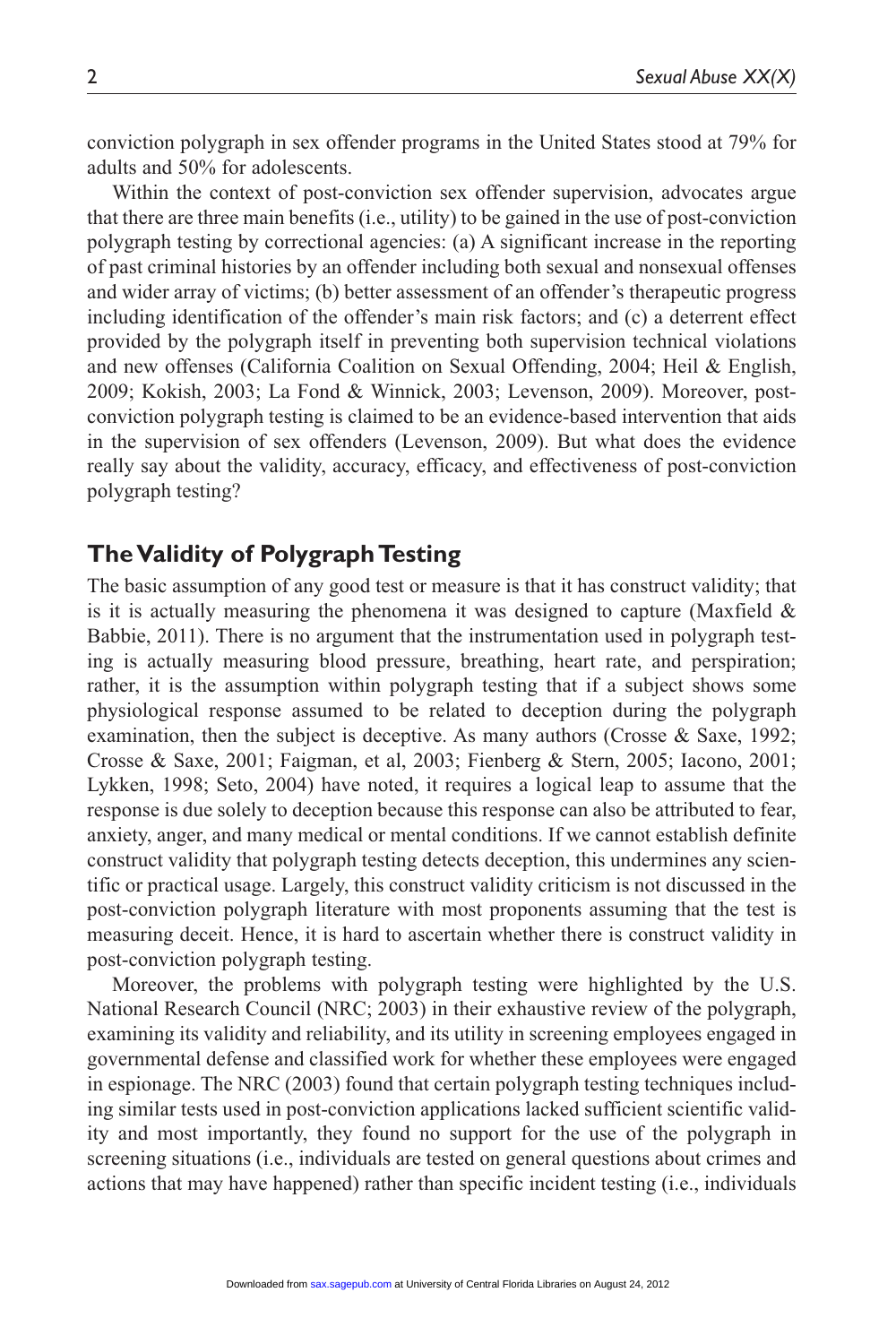are tested about crimes and actions that have actually occurred). Moreover, the NRC (2003) concluded that overconfidence in polygraph testing created a significant risk to national security because it had no validity in screening employees for espionage and would not catch spies. As we will see, this same logic in overconfidence extends to post-conviction use.

### **The Accuracy of Polygraph Testing**

Within the context of post-conviction use of polygraph testing with sex offenders, Crosse and Saxe (2001) noted that supporters often report accuracy rates exceeding 90% while Iacono and Lykken (1997) have shown similarly to the NRC conclusions that most of the studies cited in support of polygraph testing lacked sufficient peer review and were methodologically flawed. Faigman et al. (2003, p. 48) noted that with regard to estimates of the accuracy for post-conviction use of the polygraph that they could not find "a single controlled randomized trial or field trial in connection with polygraph testing with anything approaching credibility."

Several polygraph proponents often cite accuracy numbers for polygraph testing from the 2003 NRC report as if the NRC endorsed what was found in their literature review (see Buschman et al., 2010; Grubin, 2005; Grubin & Madsen, 2006; Heil & English, 2009; Kokish, Levenson, & Blasingame, 2005) or at best, downplay the NRC's (2003) findings (Levenson, 2009). In reality, the NRC (2003) concluded that no credible estimate of polygraph accuracy could be determined beyond the appearance that the polygraph seemed to detect deception at rates greater than chance for incident-specific tests only and that increases in the reliability and accuracy of the polygraph were unlikely. Hence, any number that is reported in the literature supporting post-conviction polygraph as being verified by the NRC is not true. Moreover, the NRC (2003) also could find nothing approaching scientific credibility for estimates of polygraph testing accuracy in screening applications, under which most postconviction polygraph testing situations fall.

Since Faigman et al. (2003) published their findings, only two studies regarding the accuracy of post-conviction polygraph testing could be located searching across a variety of social science and public affairs citation databases. The first, by Kokish et al. (2005), asked a convenience sample of 95 offenders if the polygraph test incorrectly indicated deception when the offender was telling the truth or if it indicated no deception when they were lying. In the second study, Grubin and Madsen (2006), using another convenience sample, surveyed 126 sex offenders on supervision in Georgia who had undergone periodic polygraph testing. Using a confidential survey, they asked these offenders to rate whether the polygraph test accurately measured their truthfulness or deception for each test the offender took.

The results from Kokish et al. (2005) and Grubin and Madsen (2006) are interesting if taken at face value. First, the two contradict each other on how accurate the polygraph test was if it indicated deception with Kokish et al. (2005) showing that 94% of offenders indicated that the test correctly identified their deception and only 6%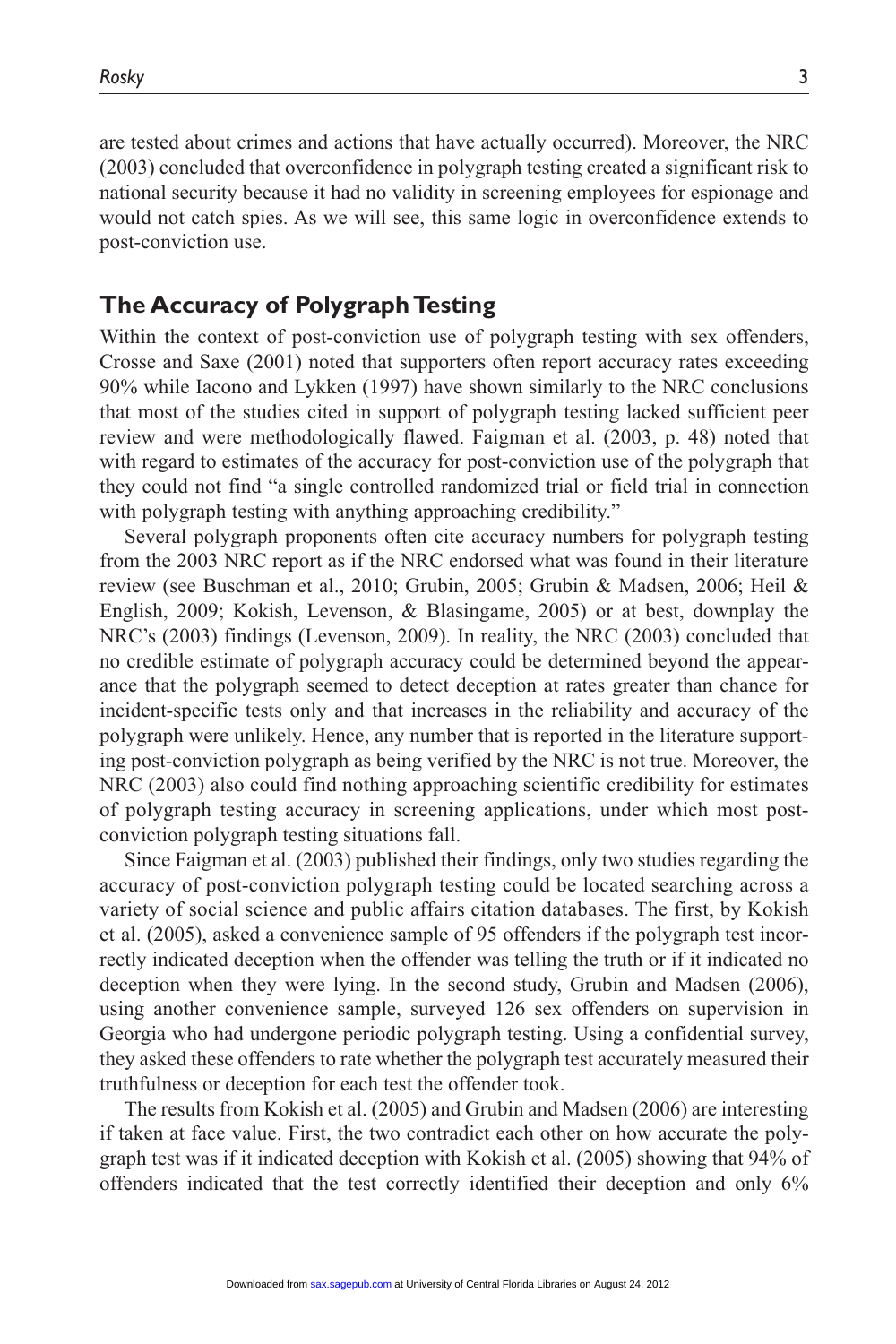claimed being falsely accused of deception whereas Grubin and Madsen (2006), with values of 48% and 53% for the same measure, essentially reported a coin flip whether the offender was really being deceptive. Given these disparate results, this is poor evidence on which to base accuracy as the estimates range from a coin flip to near perfection. Moreover, how is a treatment provider or supervisory personnel supposed to trust any deceptive test result if the accuracy is somewhere between 50% and 95%?

However, when the test indicated no deception, both studies were in near agreement with Kokish et al. (2005) reporting that 97% of offenders indicated that the test correctly identified their truthfulness and Grubin and Madsen's (2006) two analyses revealing that 97% and 91% of offenders also indicated the test correctly identified their truthfulness. Now, this not bad a result, with only between 3% and 9% of offenders indicating that they got away with deception, but without knowing what they deceitful on, for example, minor deviance, technical violations or new felony offense, it is hard to ascertain the impact of this deceit.

But beyond face value, the results and study designs in Kokish et al. (2005) and Grubin and Madsen (2006) can also be criticized on several levels from a methodological perspective. First, both were convenience samples precluding any generalizability of the results while Kokish et al. (2005) eliminated any offender with an immediate prior deceptive test, certainly introducing selection bias. Hence, both results need to be viewed with significant discretion; Kokish et al. (2005) especially. Second, self-report data by offenders (or anyone for that matter) have many limitations including recall bias, social desirability bias, and self-serving answers (Maxfield  $\&$ Babbie, 2011). Also, Huizinga and Elliot (1986) in their exhaustive review of the reliability and validity of self-report data in criminology cautioned that having "a vested interest in producing a positive evaluation of the validity of either official data or selfreports" (p. 308) could cause researchers to overlook reliability and validity because negative ones undermine the study. Hence, the reliability, validity, or quality of any self-reported measure cannot be taken for granted. For instance, the high rate reported by offenders claiming the polygraph test correctly identified they were telling the truth by both Kokish et al. (2005) and Grubin and Madsen (2006) deserves further examination. Even with confidentiality, what is the incentive for an offender to report that the polygraph test failed to catch them in a lie? Revealing this would expose the fact that the offender has been getting away with some form of crime or deviance, or that he or she has hidden a potentially critical risk, but both studies downplay this possibility.<sup>1</sup>

In addition, both Kokish et al. (2005) and Grubin and Madsen (2006) aggregated repeated tests on individual offenders, potentially violating any assumption of independence for each test. Research has shown that conditional dependence within diagnostic tests can severely underestimate error rates (Vacek, 1985), and both studies clearly have repeated measures on the same offender used in their respective calculations. Hence, in addition to other methodological concerns, both studies' estimates of accuracy may have severely underestimated their respective error rates.

In summary, although both Kokish et al. (2005) and Grubin and Madsen (2006) tried valiantly to estimate the accuracy of post-conviction polygraph testing, several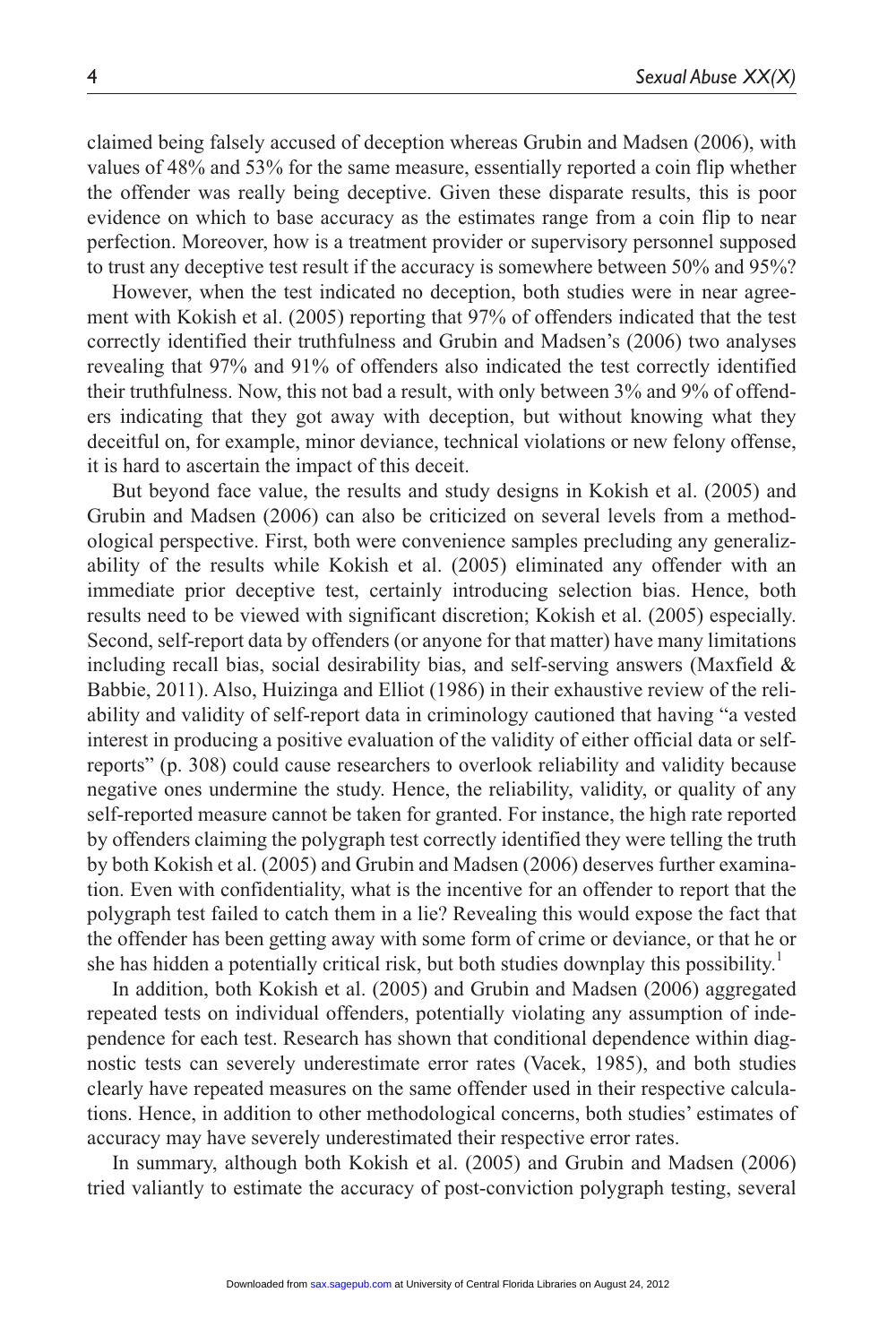issues compromise their efforts including the inability to validate offender self-reports limiting any faith in reliability of the measures; the fact that they give contradictory information regarding the accuracy of the polygraph testing to correctly identify deception; that they fail to adjust for potential conditional dependence that could cause severe underestimation of error; and finally, lack of a representative sample means no generalized conclusions about the accuracy of post-conviction polygraph testing can be drawn. Hence, the accuracy claims reported by proponents of post-conviction polygraph do not have any meaningful support backed by methodologically rigorous research.

### **The Base Rate Problem**

Moreover, even if we were to grant polygraph testing a high accuracy rate, the real determinant of how well the test performs is derived from its positive and negative predictive values, not its accuracy. Accuracy in tests indicating the presence or absence of some condition is actually defined by two different measures, sensitivity and specificity. Sensitivity in polygraph testing is defined as the test correctly indicating deception given that the subject is actually deceitful while specificity is defined as the test correctly indicating no deception given that a subject is actually truthful. Positive and negative predictive values, however, measure the reverse conditional relationships seen in sensitivity and specificity. Positive predictive value in polygraph testing is defined as the subject actually being deceitful given that the test indicates deception whereas negative predictive value is defined as the subject actually being truthful given that the test indicates no deception (Gastwirth, $2$  1987). What is interesting is that these two measures are dependent on the base rate of deception or how rare or common deception is in the population being tested. As the rate of deception becomes rarer, the positive predictive value decreases and the false positive rate increases whereas the rate of deception becomes more common, the negative predictive value decreases and the false negative rate increases; both occur regardless of test sensitivity and specificity. In addition to concerns raised about the lack of scientific validity and reliability of the polygraph, the NRC (2003) determined that security was compromised by the low base rate of espionage and government employees were at a high risk of being labeled deceptive when in fact they were telling the truth. Within the context of post-conviction polygraph testing, false positives do not pose a threat to public safety. However, they errantly increase supervision and incarceration costs and they are constitutionally troubling in that these offenders are being punished for offenses and violations they did not commit.

False negatives, however, do pose a significant threat to public safety. The NRC's (2003) assertion that a low base rate of espionage compromised effective use the polygraph and posed a threat to national security can be logically extended to the conclusion that a high base rate of deception among sex offenders compromises polygraph effectiveness and poses a significant threat to public safety. Indeed, Seto (2004) noted that secrecy is one of the hallmarks of a sex offending, and hence, it is a reasonable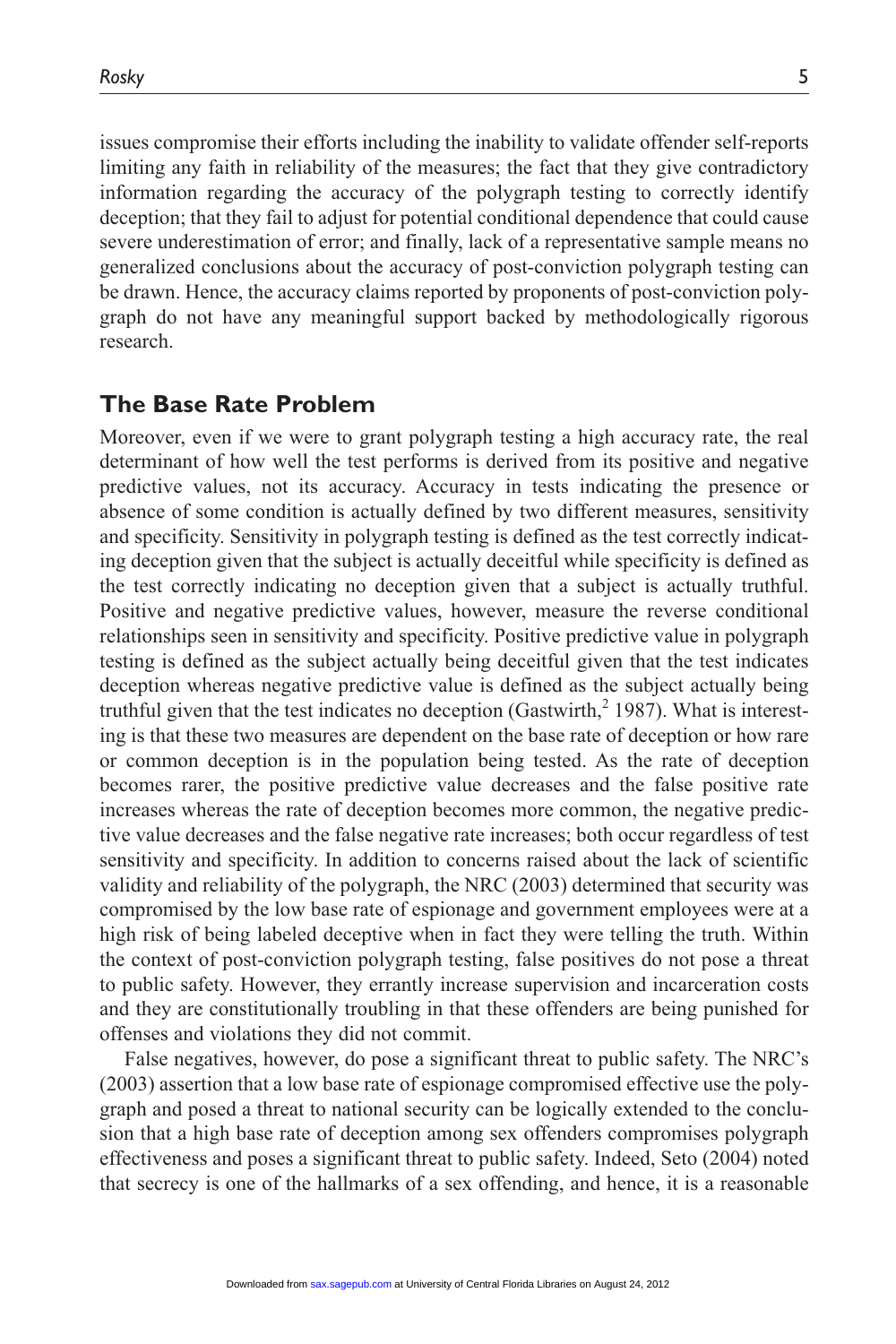assumption that most sex offenders are lying (at some point) and the base rate of deception (at some point) will be quite high. With an unknown base rate of deception within the context of these tests, we have no way, beyond scenarios, of measuring the false negative or positive rates of these tests or adequately assessing their real impact. In other words, how many offenders are we needlessly revoking to prison or higher custody levels due to false positives and therefore incurring higher but unnecessary  $costs$  in tight budget times?<sup>3</sup> Indeed, recent research has shown the fiscal pressures correctional agencies are under with expanding prison populations and these agencies can ill afford to erroneously add more inmates (Austin, 2010). But more importantly, if a polygraph test has a false negative, and absent any other information gained from traditional supervision methods, how much more crime, deviance, and victimization are we allowing to occur? What is truly unknown is how much practitioners who value post-conviction polygraph overvalue the evidence it provides and ignore other pertinent factors; not knowing these true opportunity costs is a significant flaw that severely undermines confidence in the accuracy of post-conviction polygraph testing.

## **Habituation and Sensitization**

Give the regularity with which post-conviction polygraph tests are administered, there is concern that repeated administration of polygraph tests may habituate or sensitize offenders (Branaman & Gallagher, 2005). If Branaman and Gallagher (2005) are correct, a prior test could influence the accuracy of the current test. Vacek (1985) and Hui and Walter (1980) gave methods for estimating the effect of conditional dependence on diagnostic test accuracy that are independent of the base rate of the condition. For instance, if we assume that a polygraph test is 90% accurate and a minimal correlation of 0.1 between sequential tests, accuracy is reduced from 90% in test 1 to 89% in test 2, 88% in test 3, and so on to the point that the accuracy of polygraph in detecting deception would not be acceptable to those who propose its use. Note that using the methods provided by Vacek (1985) and Hui and Walter (1980), it was only assumed that the prior test was correlated with the present test, not that there were any correlations with any prior tests. What these methods show is that any impact of prior test, even a minor impact, can negatively and significantly affect polygraph accuracy. Yet some proponents such as Heil and English (2009) claim, without any empirical support, that a different polygraph examiner should be used from test to test to ward off the potential for habituation. However, as it is an uncontested fact that the subject being polygraphed is unchanged from test to test and presumably remembers the outcome of his or her prior tests, it is an untenable assumption that current tests are independent of prior tests regardless of who is administering the test. Moreover, as Vacek (1985) and Hui and Walter (1980) show, the conditional dependence of a prior test (or tests) on a current test will cause any measure of error rates to severely underestimate true error and lead to a false sense of security even with a test with supposedly high accuracy.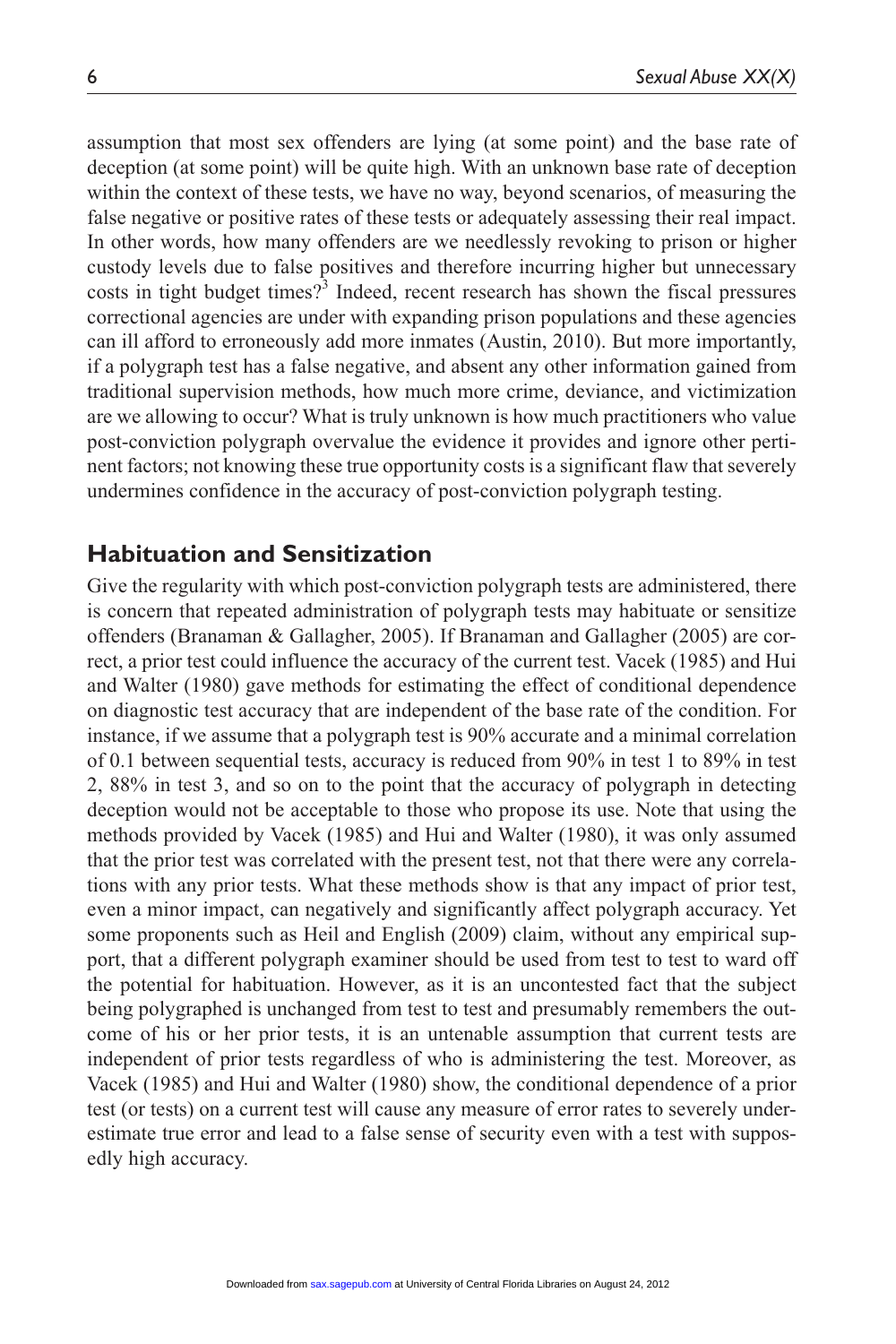#### **Other Threats to Accuracy**

In addition, no research in the post-conviction polygraph testing literature was found, which discusses the effect on polygraph accuracy by certain diseases or conditions that impact physiological measures used in polygraph testing such as metabolic syndrome, hypertension, thyroid disease, or early stage obstructive pulmonary disease. Nor is there discussion on the effect on accuracy of certain mental illnesses such as bipolar disorder or depression.<sup>4</sup> Although subjects serve as their own baseline in polygraph testing, one might argue that these diseases and conditions are irrelevant, but this is also an untenable assumption. For instance, it has been well established that changes in blood pressure occur with changes in blood sugar levels, even in normal populations (Rebello, Hodges, & Smith, 1983), so if someone has a spike or drop in blood sugar, they will also have a concomitant spike or drop in blood pressure, which can easily happen after baseline has been established, possibly leading to a false positive or false negative result. Hence, diseases directly related to the measures used in polygraph testing introduce variability in these measures and can decrease accuracy. In addition, given the prevalence of any of these conditions in the general and offender populations, not knowing these potential impacts on accuracy is a severe limitation.

More significant though is the assertion by Heil and English (2009) that examiner skill may affect accuracy. If this is true, how does an offender ensure that his or her examiner is proficient enough to administer the test? Where and how do examiners gain this proficiency? How long do they have to administer polygraphs before they are allowed to render opinions? Moreover, what sort of appeals process do offenders have if they feel they have been wrongly judged deceitful by an inept or neophyte examiner? Who are treatment providers or field personnel going to believe? The incorrect polygraph test result or the innocent protesting offender? As Heil and English (2009) assert that neither treatment providers nor supervisory officers have the requisite background to assess the skill level or proficiency of an examiner and that this is best handled by a neutral examiner, it begs the question of how does the provider or officer know that this examiner is proficient enough to render judgment? Heil and English (2009) state that some treatment programs require some polygraph tests to be videotaped, and charts and reports to be randomly audited. But until the true impact of neophyte examiners on accuracy is known, it might be prudent to require that all tests, given their forensic setting, be videotaped and all charts and reports to be checked by a third party.

Lastly, given the stakes involved with polygraph testing in general, it is not surprising that techniques have evolved to "beat the polygraph" through the use of what are called countermeasures. These techniques are designed, ironically enough, to deceive the polygraph examiner into finding no deception. Honts, Raskin, and Kircher (1994) demonstrated that practiced countermeasures reduce the accuracy of the polygraph exam. In addition, a widely available document on the internet by Maschke and Scalabrini (2005) discussed countermeasures at length. Written with the intent to aid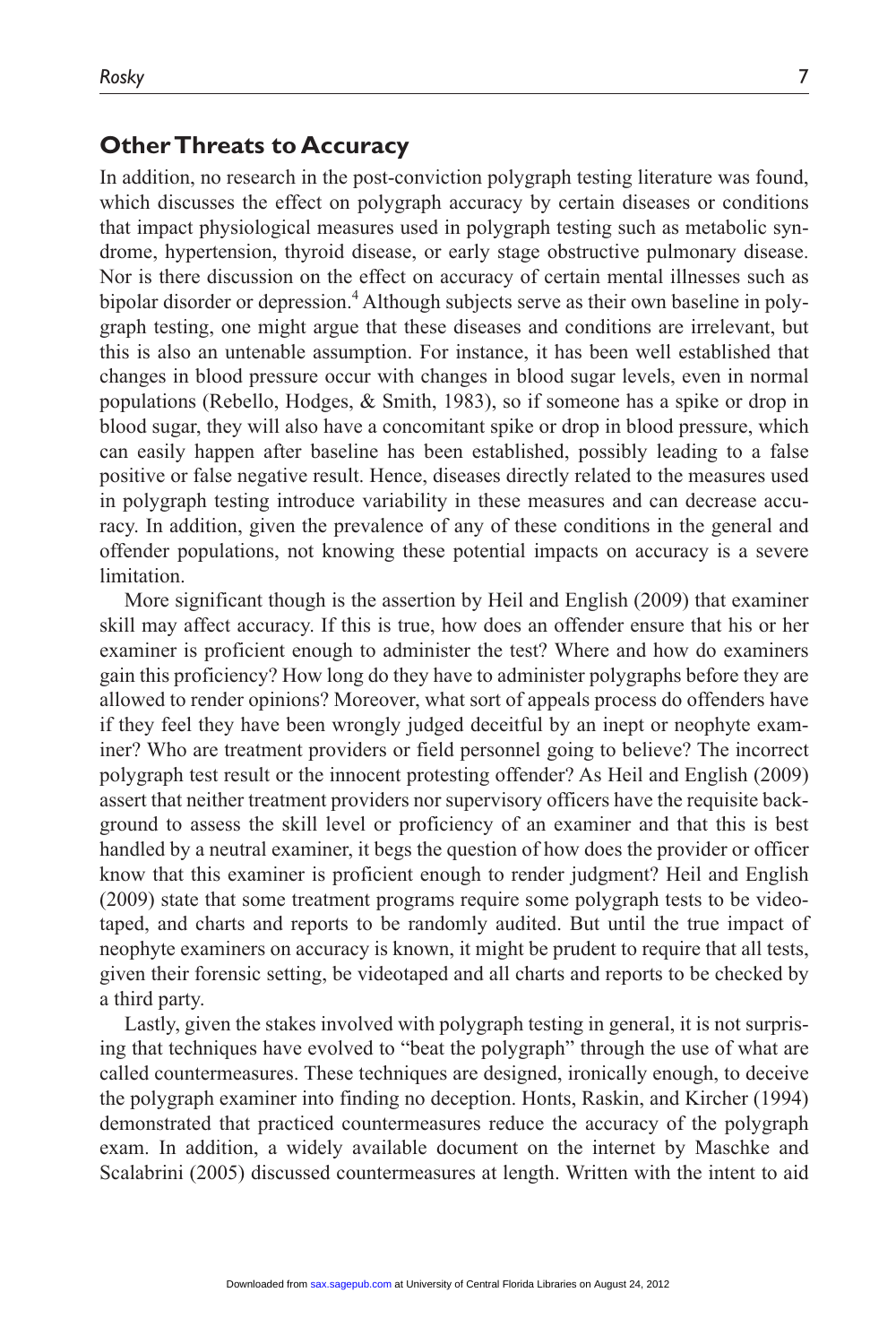law-abiding citizens in reducing the likelihood of a negative polygraph test that could damage employment opportunities, it provided several countermeasures involving both physical and mental techniques to help aid those taking a test to render a favorable decision. However, the likelihood of success of polygraph countermeasures, much like its accuracy, is unknown but given the availability of these techniques on the internet and elsewhere, many polygraph examiners have attempted to detect countermeasures with little documented success in peer-reviewed literature, and some polygraph examiners resort to accusing subjects of countermeasures without any proof (Maschke & Scalabrini, 2005). Indeed, reaction by the polygraph community to the prevalence of information on countermeasures is to claim that distributing such material is unethical and should be made illegal (Menges, 2002), highlighting the concern for how they could affect test accuracy.

For an example over these concerns, a 2004 Iowa court case, *Willis v. Smith et al.* (2004), illustrates the potential threat that countermeasures may have for post-conviction polygraph testing accuracy. The case involved a lawsuit over a civilly committed sex offender's attempt to access to countermeasure literature, specifically Maschke and Scalabrini's (2005) aforementioned book. He sued the institution that housed him because staff denied him access to the book due to fears that countermeasures would disrupt the potential effectiveness of the offender's maintenance polygraph and might be used by other civilly committed offenders. The judge allowed the book to be given to the offender but ordered all discussion of countermeasures to be redacted. Hence, this case is documented evidence that offenders are aware of countermeasures and their potential effectiveness.

# **Does Accuracy Really Matter?**

Despite all of the evidence above regarding polygraph accuracy and factors that may affect it, some proponents have recently put forth arguments that accuracy is immaterial to the discussion of polygraph testing's utility. Indeed, Buschman et al. (2009) claim that accuracy assessments for polygraph testing are irrelevant because "[n]o behavioural base rate, ground truth, or proportion of people in a population (as they relate to a particular trait or propensity for offending) can predict what will happen tomorrow" (p. 12) and that polygraph testing's "[u]tility becomes apparent, as it has nothing to do with predicting" (p. 12).

However, what Buschman et al. (2009) apparently have done is confuse statistical prediction, which has to do with how closely an estimate approximates the reality it is trying to measure, with predicting future human behavior, which assessment of the accuracy of polygraph testing does not and cannot do. For instance, a bathroom scale estimates how much a person weighs at the moment he or she steps on the scale; it does not predict how much the person will weigh tomorrow (even though it is probably a good prediction for tomorrow), but we can still assess how accurate the scale is for its current measure. In fact, most of us would probably want a highly accurate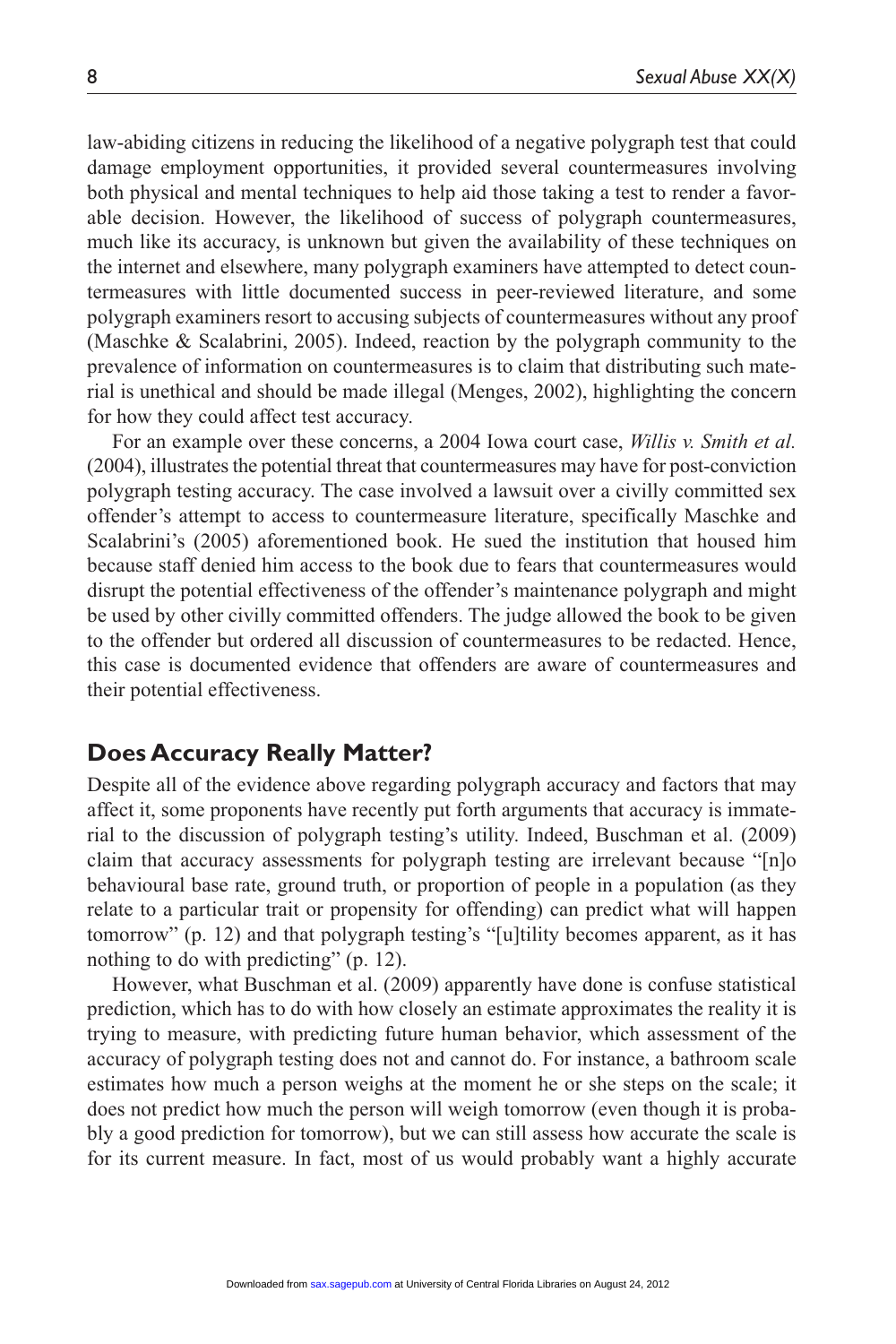bathroom scale, one that is 99.9% accurate, that is, that the weight it tells us is within  $\pm 0.01\%$  of reality. In fact, this is exactly what discussions of polygraph testing accuracy are trying to elicit, and as shown above, tried to be estimated by Kokish et al. (2005) and Grubin and Masden (2006).

But more importantly, Buschman et al. (2009) bely their claim that polygraph testing is not used to help with prediction because they note the tests are incorporated into "[p]ost-conviction decision making in probation and prison settings" (p. 12). As these decisions are based on risk level and risk level is about predicting and preventing future behavior, it seems that results from the polygraph test do help (or potentially hurt) risk prediction. Therefore, when these results are inaccurate and incorrect decisions are made, it needs to be emphasized that these poor decisions based on faulty information result in either increased costs to the system by needlessly increasing the supervision level or incarcerating offenders, or, most importantly, allowing further criminality and victimization to occur. In addition, the information gleaned for polygraph testing is used in determining types and levels of treatment or therapy; if the information is flawed, then they undermine any effectiveness because these interventions target the wrong people. Hence, accuracy is very important, polygraph test information informs decision making, and is therefore related to risk prediction. No substantial argument can be made otherwise.

# **Increased Reporting of Offending Behaviors, Earlier Onset of Offending, and Wider Victim Pools**

Having assessed the literature on the validity and accuracy of post-conviction polygraph testing, we now move to the utility of post-conviction polygraph, the first of which is that advocates claim it reveals higher admissions of historical criminal behavior by sexual offenders including wider array of both sexual and nonsexual offenses, earlier onset of offending, and a wider array of victims and victim types. Indeed, the literature supporting the use of the polygraph in post-conviction surveillance of sex offenders does show that polygraphed offenders report more deviant behavior, more victims, and a larger pool of victim types than a comparison group (Ahlmeyer, Heil, McKee, & English, 2000; English et al., 2000; Heil, Ahlmeyer, & Simons, 2003; Heil & English, 2009).

But what do these results tell us about sex offenders that have not been learned with research on all types of offenders? With regard to a wider array of offenses, if this research had found otherwise, it would have gone against what has been found in research that shows most offenders, including violent offenders, do not discriminate in the types of deviant and criminal activities they participate in (Blumstein, Cohen, Das, & Moitra, 1988; Brame, Mulvey, & Piquero, 2001; Cohen, 1986; DeLisi, 2005; Piquero, 2000; Piquero, Farrington, & Blumstein, 2007). Moreover, what post-conviction polygraph testing is trying to do in this context is estimate an offender's criminal career that is, offending history—to determine how versatile or specialized an offender is in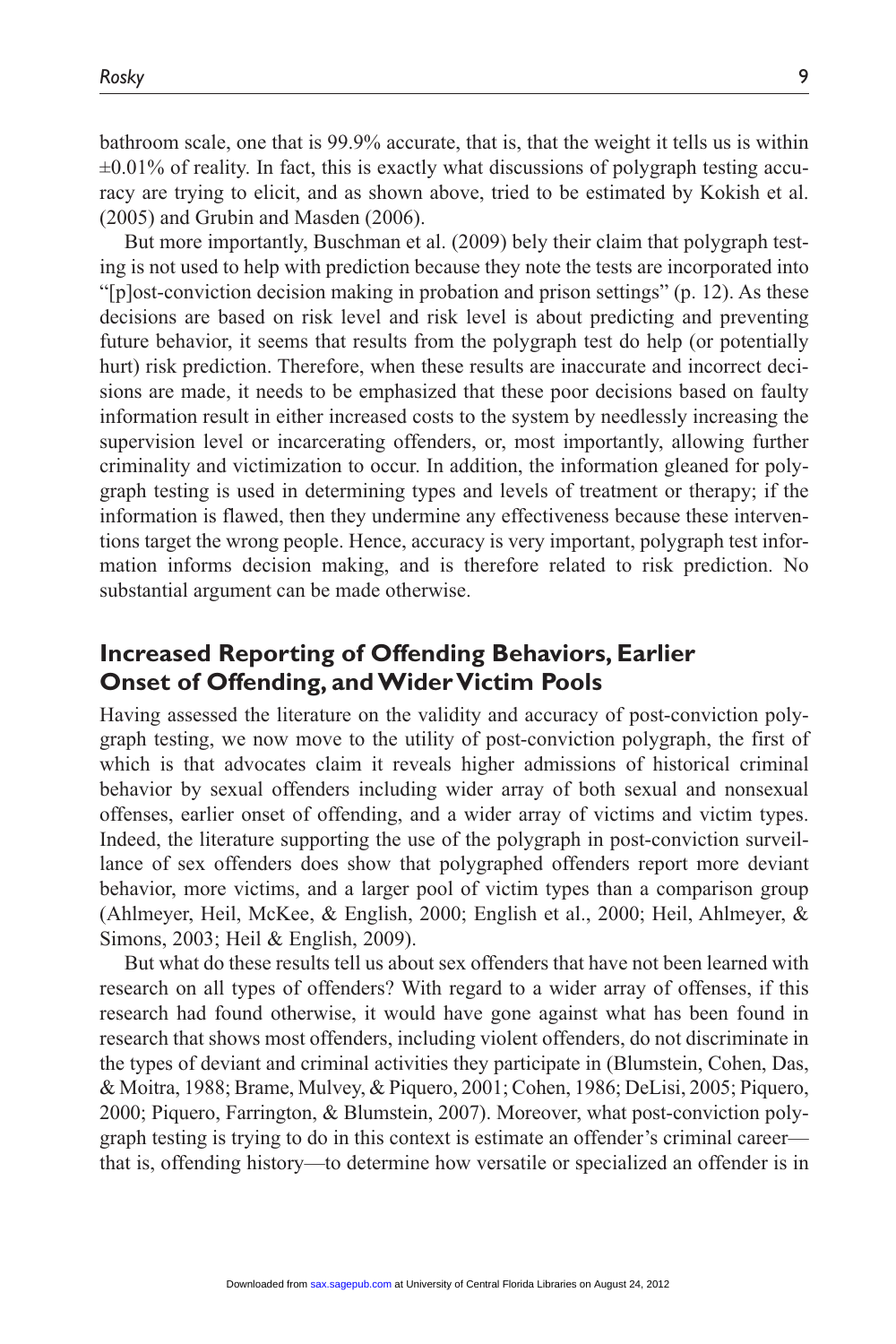his or her criminal behavior. But it is not noted in the literature on post-conviction polygraph whether these findings of wider criminal and deviant activity hold for different types of sex offenders. That is, are the same findings of offending diversity revealed by the polygraph consistent across rapists, pedophiles, ephebophiles, voyeurs, and child porn consumers?

More importantly, what does acquiring this knowledge do to improve therapeutic and supervision placements and their outcomes? Ostensibly, knowledge of prior offending patterns should place offenders in better treatment protocols and appropriate supervision levels so that providers and community supervision officers can more effectively manage their caseloads. Indeed, Gannon, Beech, and Ward (2008) performed an exhaustive examination of the literature on post-conviction polygraph testing that supports the idea that this testing enhances risk prediction—both static and dynamic—for sexual offenders. Not surprisingly, they found within the context of criminal history disclosure that small sample sizes, lack of randomization, lack of adequate comparison groups, poor or missing experimental controls, or an inability to remove confounding variables such as treatment effects apart from polygraph testing itself in such studies as Ahlmeyer et al. (2000), Emerick and Dutton (1993), English et al. (2000), Heil et al. (2003), and Hindman and Peters (2001) rendered the ability to derive firm conclusions from any of these studies difficult. Hence, although the evidence base for these disclosure effects is large, it is also frustratingly bereft of substantial findings from anything approaching a randomized, controlled trial to account for selection bias, confounding factors, and other nonpolygraph treatment effects. Moreover, there is nothing to suggest in this evidence base that these disclosures actually help to reduce offending.

Finally, although polygraph testing does elicit confessions at a higher rate than other forms of interrogation, it is questioned whether this is due to the test or the ability of the test to serve as an interrogation prop that tricks some into confessing. Some authors (Crosse & Saxe, 2001; Ford, 1996; Gannon 2006; Gannon, Keown, & Polaschek, 2007) have drawn comparisons to the bogus pipeline effect where it has been shown that subjects attached to a nonfunctioning apparatus will make admissions if they believe the apparatus can detect what the machine is purported to measure. These authors argue that the utility of the polygraph lies only in its placebo effect. Indeed, in the 2004 Iowa court case discussed earlier, this placebo effect was noted by the testimony of a staff member who admitted that "it is more important for patients to believe the polygraph is valid then for the test actually to be valid" (*Willis v. Smith et al.,* 2004, pg. 8). From this testimony, the judge concluded that "the polygraphs act similarly to a placebo for some patients, in that if the patient is worried about being caught in a deception, the patient may admit things before the test is administered" (*Willis v. Smith et al.,* 2004, pg. 8). However, few polygraph proponents refer to this placebo effect in their reviews of the literature. Lastly, this case provides evidence that the utility of the polygraph to elicit higher disclosure of prior criminal history or disclosure of new crimes or field violations may be compromised if offenders are aware of the placebo effect.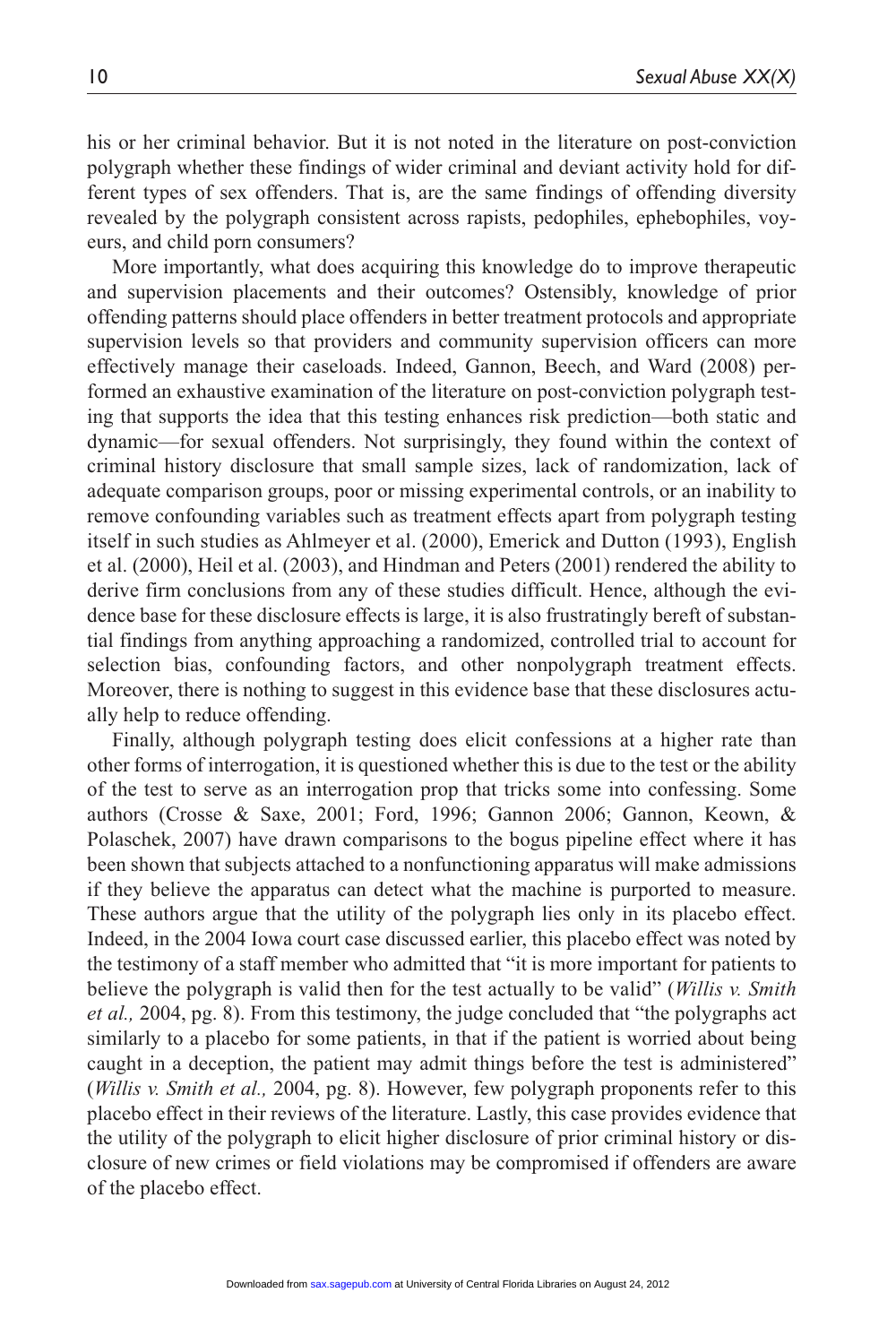### **The Polygraph Test as a Deterrent**

Finally, Heil and English (2009) and Grubin (2008) both argue that the greatest utility of the polygraph is to augment treatment by providing clinical personnel information on more retrenched and recalcitrant behavior so that agencies can more ably place these offenders in appropriate therapies. They also argue that knowledge of these more retrenched and recalcitrant behaviors augment supervision levels by allowing field personnel to place these offenders on more appropriate supervision regimes. Again, implied by both these arguments is that this additional information should reduce risk of additional offending and violations of supervision standards. And essentially, the argument is that polygraph testing, and hence the threat of being caught, will deter offenders from future behavior, both criminal and violative.

Deterrence, within the criminological literature, is divided into two types: General deterrence where the threat of sanction or detection prevents people from committing criminal and deviant acts to begin with, and specific deterrence, where individuals are deterred from future offending by these same threats of sanction or detection (Pratt, Cullen, Blevins, Daigle, & Madensen, 2006). Hence, given that polygraph testing is performed on probationers and parolees to prevent future offending, it is a form of specific deterrence.

It is interesting that both Heil and English (2009) and Grubin (2008) place the greatest utility in polygraph testing's deterrent effect because the empirical evidence for a specific deterrent effect for any kind of sanction or supervision is minimal (Andrews & Bonta, 2006; Gendreau, Goggin, French, & Smith, 2006; Lipsey, 2009; Pratt et al., 2006). In discussing specific deterrence, criminologists have also begun to separate out deterrence, which involves the calculation of risk and rewards of committing an offense, and deterrability, which is the ability to perform the calculation (Jacobs, 2010). That is, if an offender has low deterrability, he or she will not be able to adequately calculate the risk and rewards no matter how much greater the risk of detection is over the rewards of the criminal or deviant act. What this means to post-conviction polygraph testing is that to really demonstrate its deterrent effect, it must demonstrate a practically important reduction in future offending and supervision violations. To demonstrate its impact on deterrability, it must show that offenders respect and inculcate the polygraph's ability to detect offending sufficiently so that it is the main reason they actually behaved properly. For instance, Kokish et al. (2005) found 90% of 95 sex offenders from a convenience sample thought that polygraph testing was a helpful part of their treatment plan because it reduced their criminogenic behaviors; but without showing lower recidivism rates, that is an actual change in behavior, it is a meaningless statistic and in no way shows a deterrent effect for polygraph testing.

# **So Is Post-Conviction Polygraph Testing Useful?**

Most of the literature that supports post-conviction polygraph testing spends an inordinate amount of time assessing whether offenders, treatment providers, and community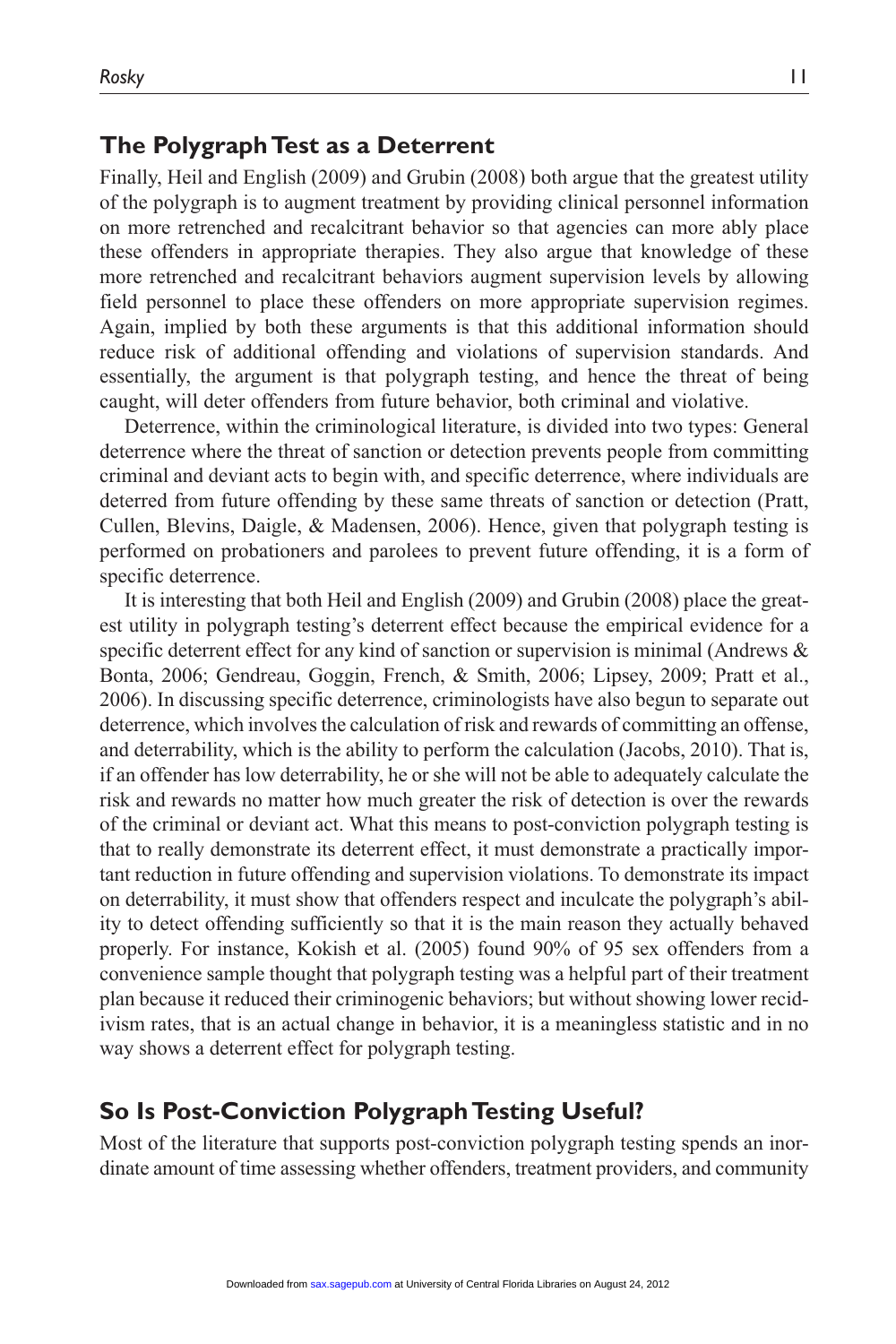supervision officers find it a useful component of a treatment program (Grubin, 2008; Grubin, 2010; Heil et al, 2003). However, the real question is why would it matter whether an offender or provider find polygraph testing useful without evidence of changed behavior? For instance, research has shown that more expensive placebos are perceived to work better than cheaper placebos (Waber, Shiv, Carmon, & Ariely, 2008). The fact remains that both are placebos, so neither the expensive or cheaper variety are useful in treating any condition. Hence, opinions of individuals involved with polygraph testing, being they offenders or providers, do not provide an adequate measure of usefulness nor utility beyond the fact that people perceive them to useful or utile. *The real measure of usefulness or utility of any correctional treatment or program is whether it delivers the desired change in whatever behavior it is trying to affect.* One can argue against this position, but ultimately, this how correctional treatment programs and interventions are and should be judged. And indeed, the literature on "what works" in correctional treatment stress these behavioral change outcomes as indicative of program effectiveness (Gendreau, 1996; Gendreau, Goggin, Cullen, & Paparozzi, 2002; Gendreau, Smith, & French, 2006; Lowencamp, Latessa, & Smith, 2006; MacKenzie, 2000, 2005, 2007; Polizzi, MacKenzie, & Hickman, 1999)

Which brings us to the main thrust of this article: Does post-conviction polygraph testing reduce further offending? Discussions of increased disclosures, accuracy, habituation, sensitization, and deterrence aside, when the rubber meets the road, does polygraph testing deliver on its promise to reduce criminality and deviance? To put it in the words of a polygraph proponent, "Here, the 'weight of evidence' is less heavy" (Grubin, 2008, p. 185). And when Grubin (2008) refers to the weight as less heavy, he is not joking; there are exactly three studies that assess the impact of post-conviction polygraph on subsequent offending<sup>5</sup>

The first is a study by Abrams and Ogard (1986) compared recidivism rates between a group of 35 offenders on post-conviction polygraph testing and another group of 243 offenders not on post-conviction polygraph testing. They found that the first group had a 2-year recidivism rate of 31% and the second group had a 2-year rate of 74%. In the second study, Edson (1991) found that of 173 sex offenders under community supervision who were required to take a periodic polygraph test, 95% of these offenders did not reoffend within 9 years.

The third study, the most robust out of the three in terms of research design, by McGrath, Cumming, Hoke, and Bonn-Miller (2007) examined 104 sex offenders on post-conviction polygraph testing matched by type of treatment and supervision with 104 sex offenders not on polygraph testing. No significant differences between the two groups were found on age, educational attainment, sex offense type, or risk levels. They then recorded 5-year rates for new sex convictions, new violent (but nonsex) convictions, new nonviolent convictions, field violations, and prison returns. They also matched previous findings by showing increased disclosures of wider prior criminal history for the polygraph group. However, the only statistically significant difference (i.e.,  $p<0.05$ ) in offending they reported was on new violent convictions where the polygraph group had 2.9% or 3 new violent offenses and the nonpolygraph group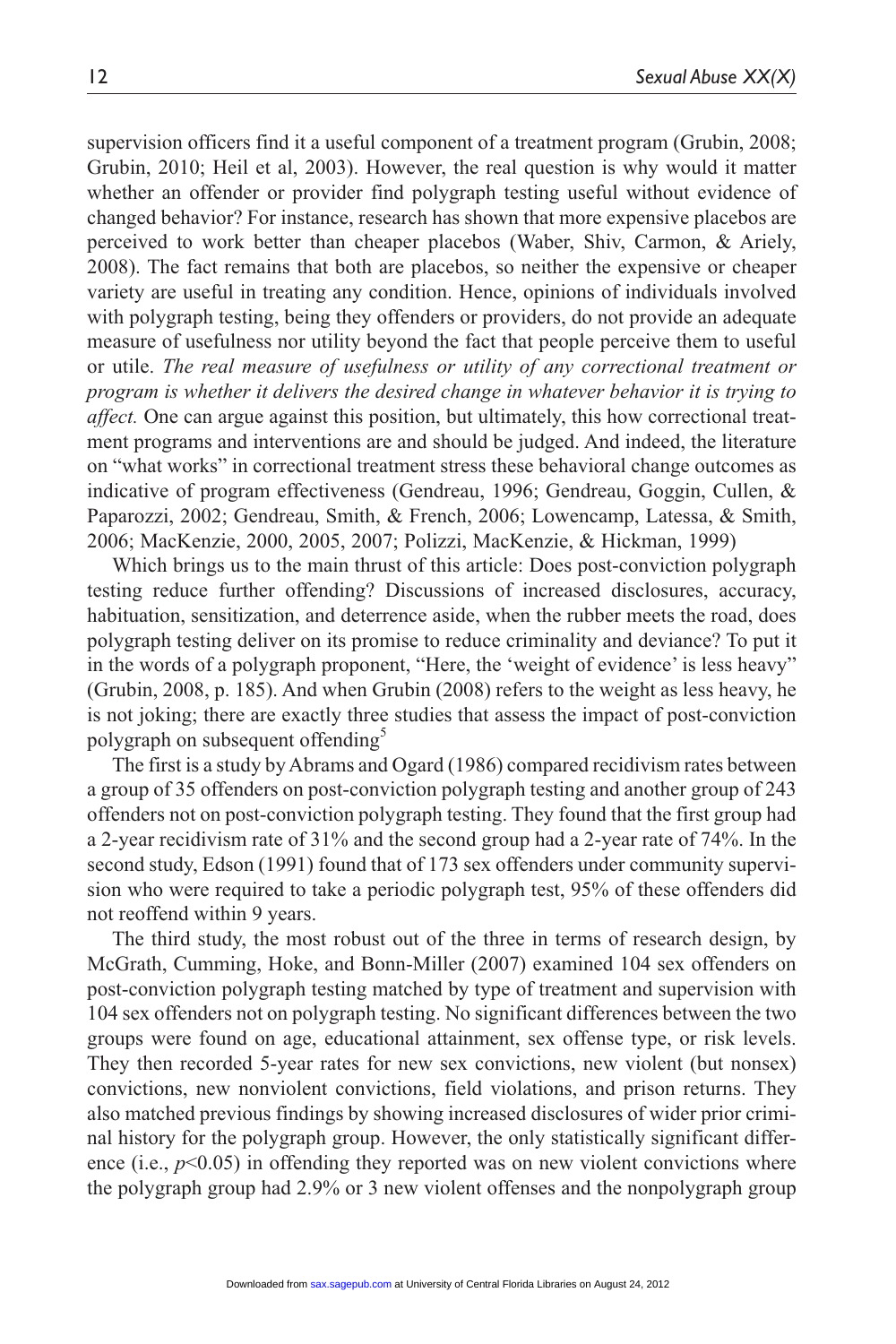had 11.5% or 12 new violent offenses. No other statistically significant differences were found including new sexual offenses, which were about even between the two groups.<sup>6</sup>

Now, polygraph testing proponents use this significant finding for lower new violent convictions as favorable evidence that testing works to reduce reoffending (Grubin, 2008). But as the incidence of new violent convictions is low in both the polygraph and nonpolygraph groups, 3 and 12 cases respectively, can 9 more cases out of 104 offenders really be considered a practical difference? Not really, because increasing the number of new violent offenses to 5 in the polygraph group versus. 12 in the nonpolygraph group changes the *p*-value to 0.09. If two cases can change the conclusions of a test, it is hardly solid evidence that polygraph testing reduces new violent offending. In addition, although McGrath et al. (2007) do not speculate on why there is a lower rate of new violent convictions but a higher rate in new nonviolent offenses, Walker's (2006) concept of criminal justice thermodynamics gives a good basis for explaining these differences. Criminal justice thermodynamics occurs when shifts in discretion for a variety of factors are done to help the system to function effectively. For example, the difference seen in new violent convictions between the two groups could be due to plea bargaining down to a nonviolent offense to more easily obtain a conviction (the polygraph group did have a higher rate of new nonviolent crime, 35.6% vs. 29.8% or 6 more cases), or the use of prison revocation to ameliorate the cost and effort of trying a new case. Without case information, it is hard to be certain, but these are more plausible explanations than any effect polygraph testing might claim.

What is more interesting is that although no statistical differences were found between the polygraph and nonpolygraph groups for any new offense, field violations or prison returns, rates were higher in the polygraph group for any new offense (39.4% vs. 34.6%), field violations (54% vs. 47%) and prison returns (47% vs. 39%). Moreover, these differences are practically important<sup>7</sup> as the promise of post-conviction polygraph testing is that increases in disclosure of prior offending will allow for better treatment that will reduce risk of future offending and that the polygraph will also serve as a deterrent for field violations and new offending. Even if this sample was too small to find a difference, shouldn't the nonpolygraph group have higher rates of new offenses, field violations and prison returns? Instead, the evidence goes in the opposite direction. Indeed, the conclusion from McGrath et al. (2007) is

The results of this study support research findings cited earlier indicating that individuals who have committed sexual offenses and who undergo polygraph compliance testing admit to engaging in previously withheld high risk behaviors and that providers find this information relevant for improving treatment and supervision services*. Although it seems logical that these outcomes would lead to lower recidivism rates, the present results do not provide much support for this hypothesis.* (p. 389; emphasis added)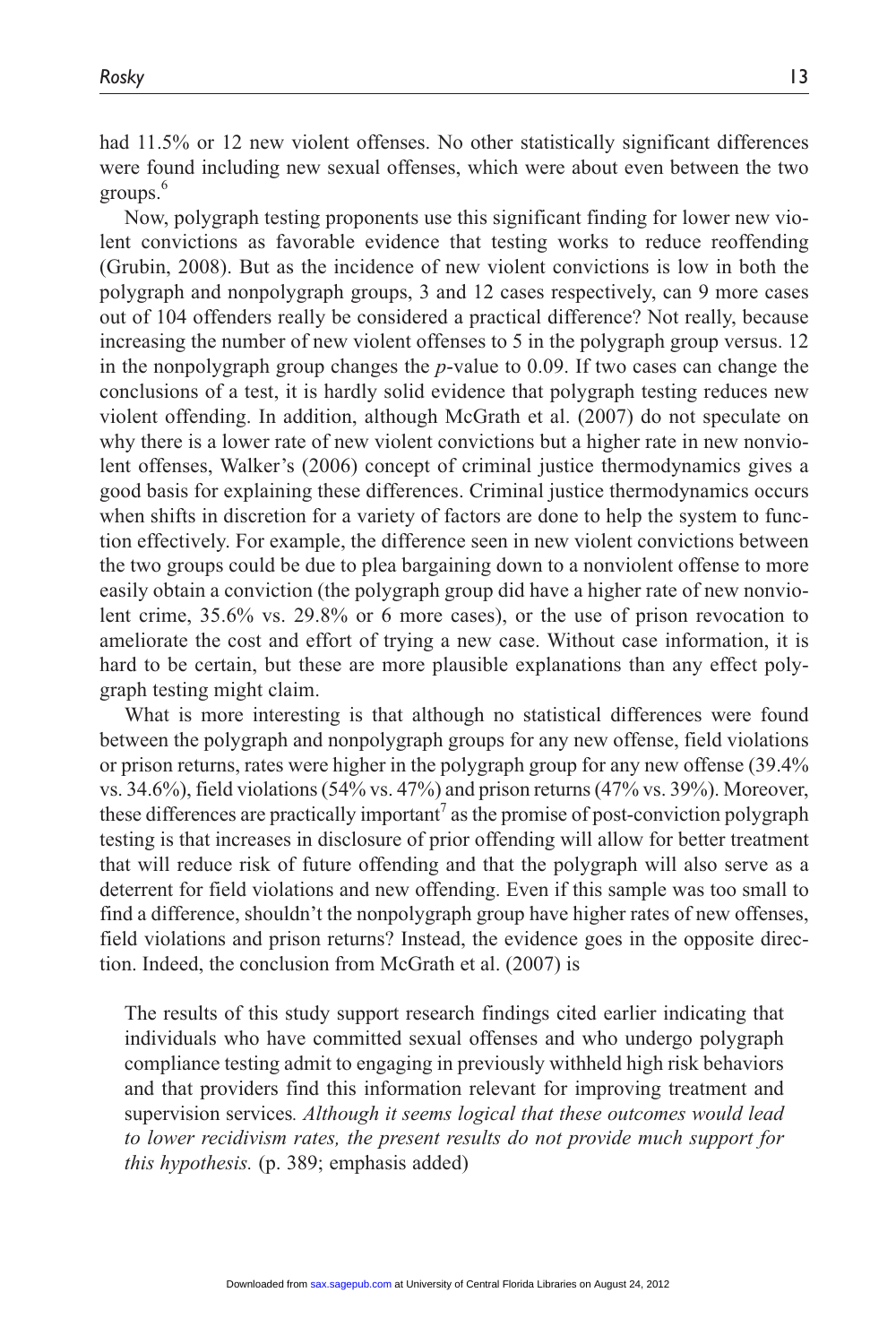However, proponents still may claim this study as a success by claiming that it detected violations that otherwise might have been missed. But this serves only as having one's cake and eating it too. Proponents cannot simultaneously claim a deterrent effect and a surveillance effect without explicitly stating what the expected effects will be. Moreover, how do we separate out the deterrent effect from the surveillance effect?

The overall conclusions that can be drawn by these three studies is that evidence for utility of the polygraph in reducing offending is weakly supported by the first two studies, but this conclusion is undermined by the lack of adequate controls for selection bias, lack of a random sample, and probable confounding in addition to the facts that the Abrams and Ogard (1986) study appeared in *Polygraph*, which is essentially a trade journal for polygraph examiners and the Edson (1991) study was a technical report never submitted for peer review. Which leaves the only academically peerreviewed study of note, McGrath et al. (2007), and it directly contradicts the utility hypothesis by having nonsignificant but higher rates of new offending, field violations, and prison revocations for the post-conviction polygraph test group versus a control group. Rather than Grubin's (2008) assertion that the evidence for the postconviction polygraph testing reducing criminal and deviant behavior is less heavy, it is nonexistent.

### **Discussion**

Given the evidence presented within this article, it is clear that the evidence supporting the utility of post-conviction polygraph testing is far from the compelling picture that advocates paint. However, a distinction must be made between use and utility. Clearly, the polygraph test has found its niche within post-conviction supervision of sex offenders. But how should the evidence presented here be interpreted overall? That is, how are decision makers using the information gleaned from polygraph testing in supervision? Aside from the studies showing that treatment and supervisory personnel value information obtained in these tests, the McGrath et al. (2007) study is really the only evidence in the form of field violations and prison revocations that indicates decisions made by these staff and these results show that the polygraph group are both given technical violations and are revoked back to prison at higher rates. However, without information about why a decision was made, we can only speculate that a deceptive test is being used in the absence of other information (e.g., confession) by staff to make revocation and violation decisions. But mere speculation does not answer the question. Thus, this paucity of evidence makes it difficult to say that post-conviction polygraph testing has any meaningful impact on criminal justice decision making and offender outcomes—good or bad—beyond the fact that personnel and offenders seem to like it.

In fact, the widespread adoption of polygraph testing in sex offender treatment despite any evidence that it works to reduce offending (McGrath et al., 2010) is an all too common event seen within correctional systems (Latessa, Cullen, & Gendreau, 2002). Indeed, Latessa and colleagues (Cullen & Gendreau, 2001; Gendreau, 2000;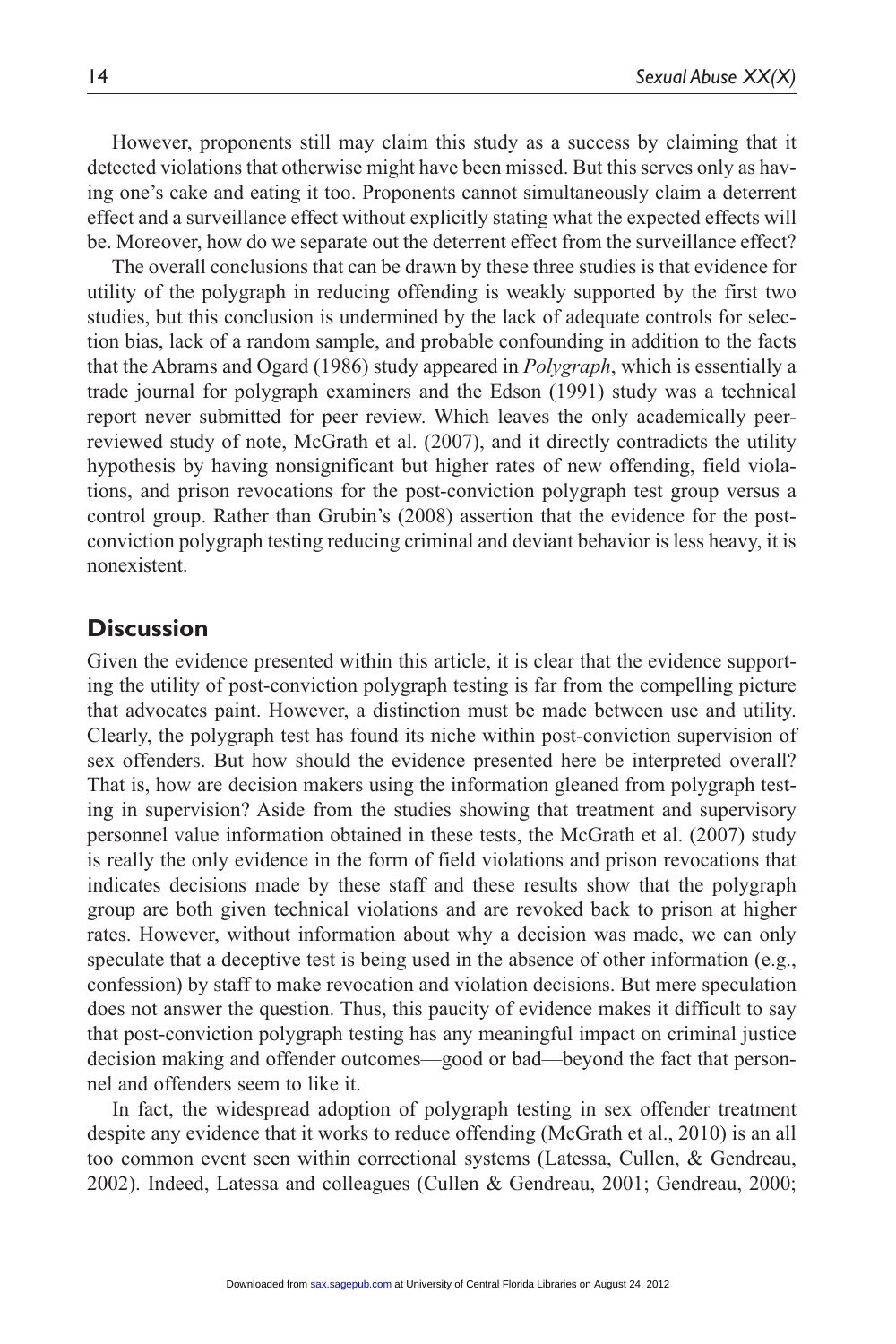Gendreau, Smith, & Thériault, 2009; Latessa et al., 2002) use the term "correctional quackery" to label programs and treatments (e.g., boot camps) that continue to be used despite having either a lack of empirical and theoretical support, or substantial evidence that such programs do not work at all to reduce offending.

In summary, beyond two studies using convenient samples and self-reports, no adequate assessment or measure of accuracy across a variety of conditions, offenders, and examiner skill level has been performed and verified by independent researchers within the post-conviction polygraph test literature. Nor has any study measured or verified of the impact of habituation and sensitization or common diseases on accuracy. Without better understanding of the impact of these conditions on polygraph testing's ability to render a deceptive or nondeceptive finding, the true accuracy of post-conviction polygraph testing remains a mystery. Lastly, we do not know how information provided by the polygraph is synthesized within decision making by practitioners. What happens when contradictory information is obtained the polygraph? Do practitioners ignore the result? Does it overwhelm all other evidence? There are opportunity costs involved in all decisions but we need better information to understand both the benefit and harm with using information obtained in post-conviction polygraph. We can ill afford to use programs such as post-conviction polygraph testing without establishing that they actually reduce offending because we do not have the time or money to waste on ineffective correctional programs nor can we accept the very real potential they pose for increased victimization.

# **Recommendations**

Despite the negative conclusions drawn in this review, it would be remiss to not chart a path that would allow us to amass the needed evidence to effectively judge postconviction polygraph testing's real utility. With that in mind, first, we need researchers, clinicians, and polygraph examiners to stop selling post-conviction polygraph testing as an effective, evidence-based tool for supervising offenders and start adequately assessing its efficacy and effectiveness with viable outcome measures such as new offenses, revocations, and technical violations. We have correctional agencies with enormous databases containing this information. It would be easy enough to identify, throughout the United States and other countries, a proper sample with differing types of sex offenders with post-conviction polygraph test exposure, match them with a comparable cohort with no exposure, and measure these recidivism outcomes. In addition, we can use propensity score matching with these data to approximate randomized controlled trials which would make this evidence even more compelling (Stuart, 2010). And although it points toward a potential conclusion, simply relying on a single negative study of 208 sex offenders from Vermont is not enough evidence to dismiss post-conviction polygraph testing as an ineffective or countereffective tool. Also claiming that supervisory and treatment personnel and offenders "like it" or find it useful is not evidence because science is not nor should be a popularity contest. Instead, it must winnow out competing hypotheses with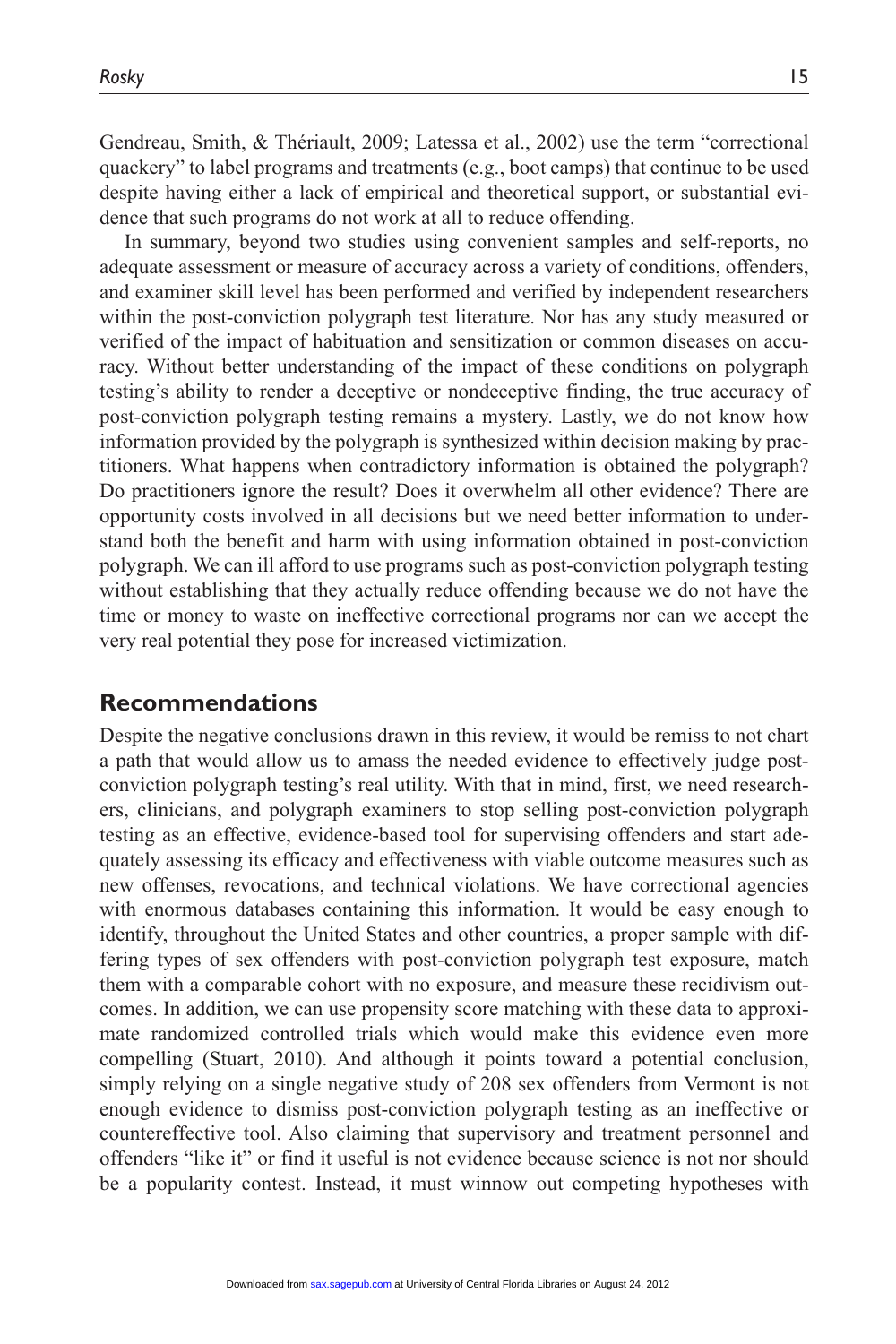compelling evidence of efficacy and effectiveness and in this case, recidivism, violations, and revocations are the only outcomes of interest to demonstrate polygraph testing's efficacy and effectiveness. And when we find substantial compelling evidence against a hypothesis, no matter how much we want it to be true, the scientific method requires us to dismiss it and adopt the hypothesis with real empirical and theoretical support (Sagan, 1996). That really is the beauty of the scientific method; it does not care whether we like the results, it merely requires that we change our views when we are wrong. We need to be willing to do that with all correctional treatments, including post-conviction polygraph testing.

Second, and echoing NRC (2003), more research—performed by researchers and scientists indifferent and, more importantly, unvested in the success or failure of any polygraph theory or test type—is needed to (a) establish using randomized, controlled trials with appropriate placebo groups what type, if any, of polygraph testing has the most theoretical and empirical support; (b) determine how this type of testing would effectively aid criminal justice agencies in the supervision of offenders in the form of reduced recidivism; (c) assess the impact on accuracy by diseases and mental illnesses related to the physiological processes used in polygraph testing; and (d) if efficacy and effectiveness is found, determine the best way to incorporate these methods into agencies that minimizes adverse events from both false positives and false negatives.

Third, if any scientifically useful polygraph technique is identified above, we need to eliminate humans from administering the test as this would obviate the problem of neophyte or inept examiners. These objective polygraph techniques should be able to be automated using software to not only administer both examination and pre-examination questions similar to what is done in computer-aided surveys (Maxfield & Babbie, 2011) but also to score and record charts and videos of these tests.<sup>8</sup> This software could then be used without the need for a trained examiner, allowing it to be used in probation offices, prisons, and clinical settings, giving real time feedback to treatment and field personnel, and reducing the cost burden to agencies and offenders. Indeed, one wonders why an enterprising polygraph examiner hasn't done this yet, even with techniques that have little empirical support.

Fourth, it may be futile to think that agencies will abandon use of post-conviction polygraph testing given its deep entrenchment in sex offender supervision. Indeed, programs for combatting substance abuse in children and teenagers like Drug Abuse Resistance Education. continue to survive and thrive despite the plethora of evidence showing that these programs are completely ineffective in preventing future drug use by its graduates and may, in fact, cause harm (Lilienfeld, 2007). But despite a real lack of evidence for efficacy and effectiveness of polygraph testing in sex offender supervision, it is now being extended for post-conviction use with other types of offenders such as those convicted of domestic violence (Wilson, Batye, & Riveros, 2008). This cannot be stated more forcefully, without any substantial evidence base to do so, agencies should not adopt post-conviction polygraph testing for any other types of offenders until, (a) clear outcomes can be established to measure its efficacy and effectiveness, and (b) the evidence base is sufficient to determine polygraph testing poses minimal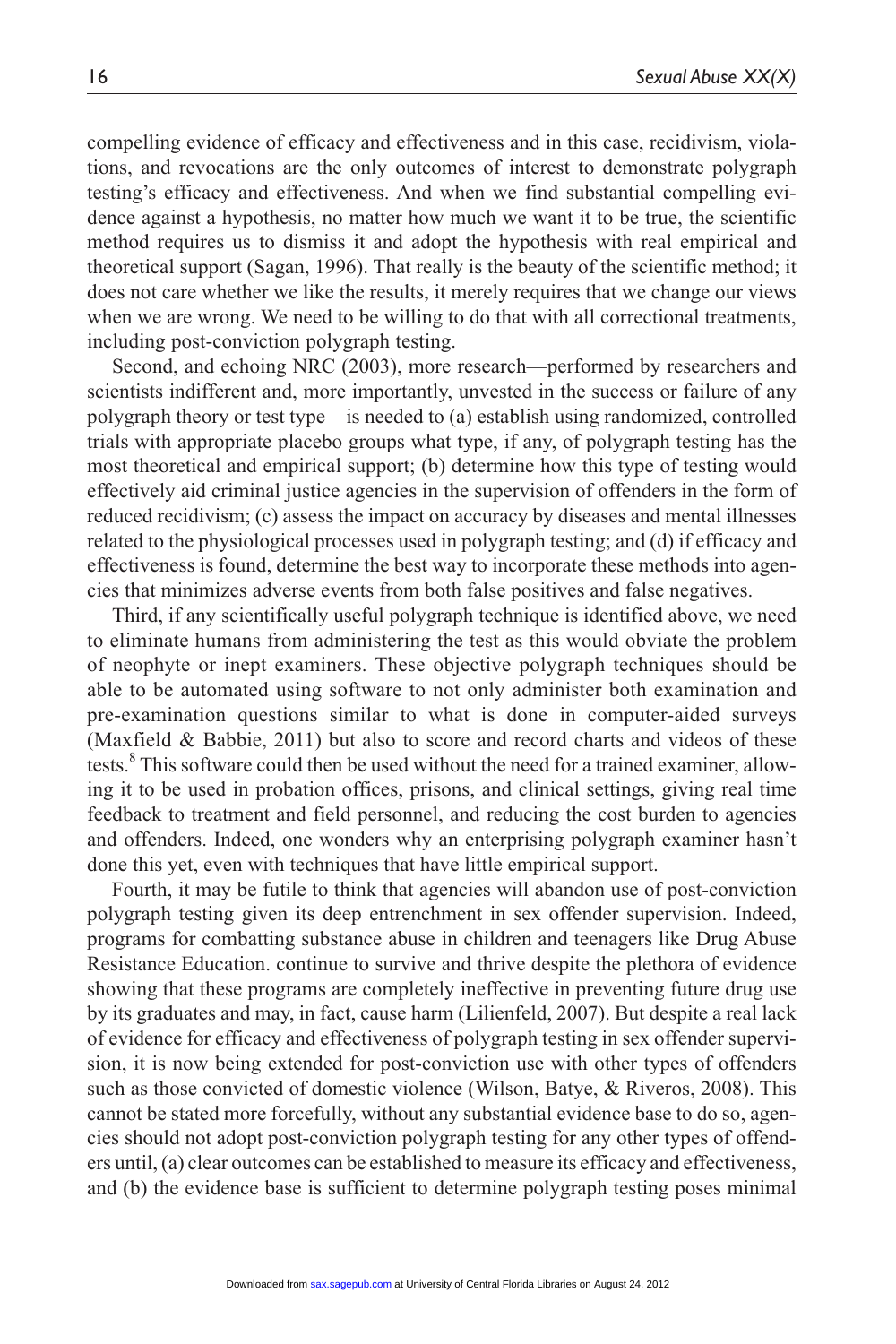additional harm. Moreover, no revocation decisions based on the polygraph should be made without some substantiation of admitted criminal and deviant activity.

Lastly, this review of the research on post-conviction polygraph testing was intended to give an unvarnished view of the evidence, both good and bad. If something really works, it will provide the necessary evidence regardless of who is the author. If positive findings can only be found by those who support a technique and not by those without a vested interest, then it is probably pseudoscience. And to reiterate above, if something does not live up to its promise despite our best intentions, we need, above all, to be intellectually honest and abandon these programs and treatments without evidentiary support in favor of those that do because we have neither the time nor money to waste on such programs given our current economic state. In conclusion, and so far, post-conviction polygraph testing has not provided an ample evidentiary base to demonstrate its utility for decreasing future criminality and deviance for sex offenders and what it has shown is futile in assessing its real worth.

#### **Declaration of Conflicting Interests**

The author declared no potential conflicts of interest with respect to the research, authorship, and/or publication of this article.

#### **Funding**

The author received no financial support for the research, authorship, and/or publication of this article.

#### **Notes**

- 1. Both Kokish et al. (2005) and Grubin and Madsen (2006) devote discussion to false confessions. Although they are troubling, they are not only a problem confronting polygraph testing but also are part and parcel of a larger problem within criminal justice and mental health (Loftus, 2004). Hence, this review does not examine the problem of false confessions but the reader should note that it is a serious problem.
- 2. Coincidentally, Gastwirth (1987) used the polygraph to demonstrate the positive and negative predictive values of diagnostic tests and the effect of the condition prevalence or base rate. If either of the predictive values is low, the diagnostic test is deemed insufficient for the matter at hand.
- 3. An anonymous reviewer questioned whether it was standard practice for offenders to be sent to prison for deceptive results. Indeed, although post-conviction polygraph standards say that no decision should be made solely on polygraph results, we really do not know what field personnel are doing in practice as it is not measured, but it is an interesting question. In addition, the reviewer questioned whether post-conviction polygraph results could be legally admissible in court. In fact, a violation of supervision standards is enough to get a supervised offender revoked regardless of the admissibility of the evidence. Moreover, the exclusionary rule does not apply in revocation hearings (*Pennsylvania v. Scott*, 1998), so any evidence gathered may be admissible. For instance, an Idaho case, *State v. Travis* (1994), held that revocation decisions based solely on the polygraph could be used to return a sex offender probationer back to prison. A sampling of other cases upholding the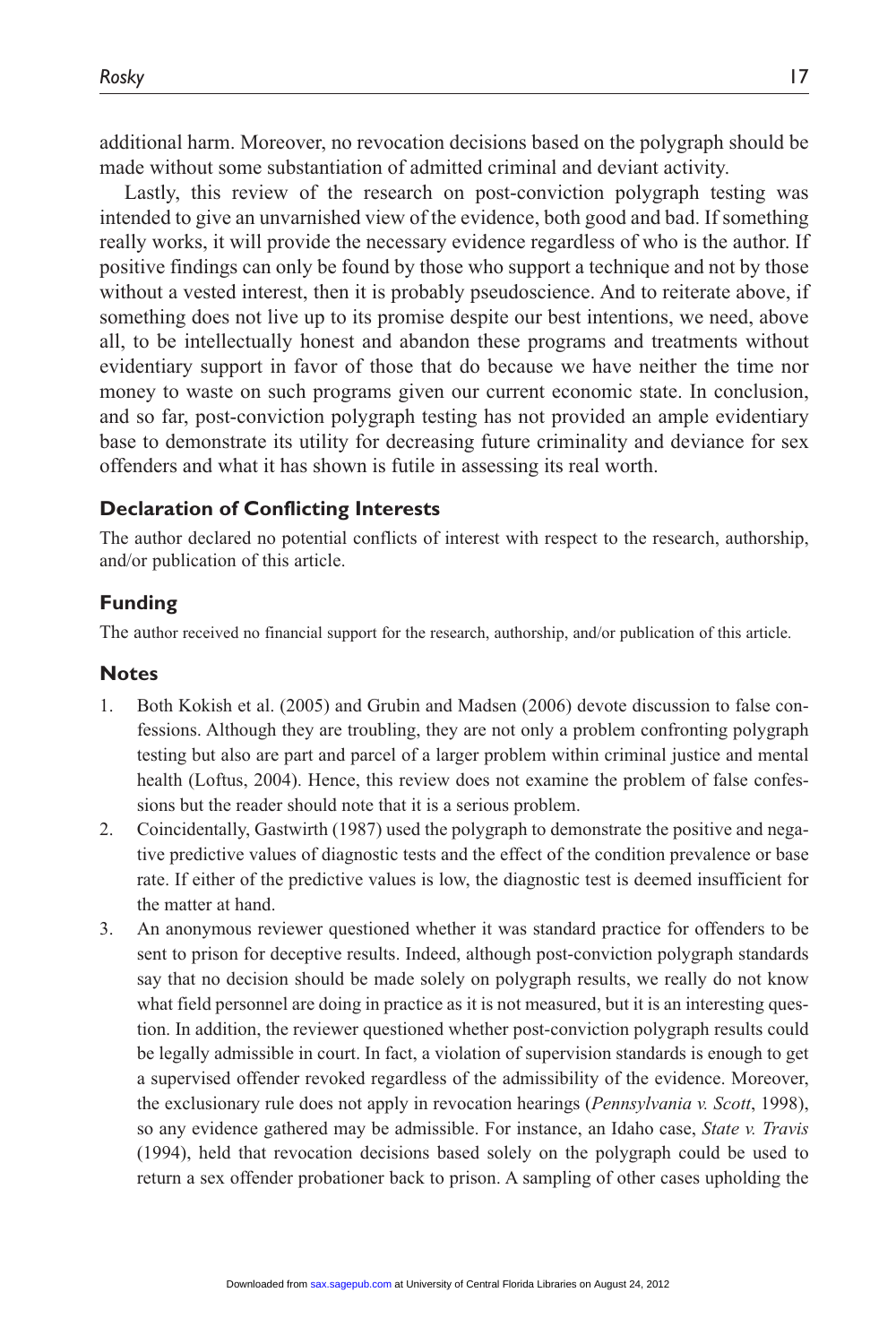right of state and federal government to use post-conviction polygraph on sex offenders includes *Jones v. Virginia* (2003), *Kansas v. Lumley* (1999), *U.S. v. Dotson* (2003), *U.S. v. Lee* (2003), *U.S. v. Saxena* (2000), *U.S. v. Scheffer* (1998), *U.S. v. Taylor* (2003), *U.S. v. York* (2004), and *U.S. v. Zinn* (2003).

- 4. Kokish et al. (2007) and Grubin and Madsen (2006) did discuss certain personality types being more likely to put forth a false confession, but they did not discuss the impact that mental and physical illness might have on polygraph accuracy.
- 5. Grubin (2008) also counted in his assessment of post-conviction polygraph testing's ability to reduce reoffending his and colleagues 2004 study on whether offenders thought that testing reduced their subsequent offending and his 2006 study where probation officers found polygraphy to be useful in 90% of cases. In addition, Grubin's (2010) study measured only whether disclosures helped case managers, not whether it reduced offending. These are not counted here because they do not measure actual changes in offending or field violations.
- 6. As noted by an anonymous reviewer, offense categories, violations, and revocations within the McGrath et al (2007) study were probably not independent of one another within subjects or across time. This introduces statistical bias, most notably from repeated measures and should have been accounted for in their analyses.
- 7. An anonymous reviewer pointed out that that I was using statistically insignificant findings to argue these points. Hence, I use the term "practical difference" rather than "significant difference." This is the key point because within the McGrath et al (2007) study, the polygraph group's results were consistently higher than the control group's results. Indeed, the practical difference is what is scientifically or theoretically important while statistical significance is largely a function of sample size. See Ziliak and McCloskey (2008) for an excellent discussion of statistical versus. practical difference.
- 8. An anonymous reviewer expressed skepticism that automation could be achieved, claiming that the lengthy pretest interview precluded this from happening because it is where "important information is gathered, questions are formulated, and it is confirmed that the offender understands what is being asked, amongst other things." However, if this is true, then post-conviction polygraph testing is an unstandardized technique that changes from subject to subject; hence, no meaningful assessment of its accuracy, validity, or effectiveness can be made. In other words, the machine is merely a prop used to elicit confession.

#### **References**

Abrams, S., & Ogard, E. (1986). Polygraph surveillance of probationers. *Polygraph, 15*, 174-182.

- Abrams, S., & Simmons, G. (2000). Post-conviction polygraph testing: Then and now. *Polygraph, 29*, 63-68.
- Ahlmeyer, S., Heil, P., McKee, B., & English, K. (2000). Impact of polygraph on admissions of victims and offenses in adult sexual offenders. *Sexual Abuse: A Journal of Research and Treatment, 12*, 123-138.
- Andrews, D. A., & Bonta, J. (2006). *The psychology of criminal conduct* (4th ed.). Cincinnati, OH: Anderson.
- Austin, J. (2010). Reducing America's correctional populations: A strategic plan. *Justice Research and Policy, 12*, 9-40.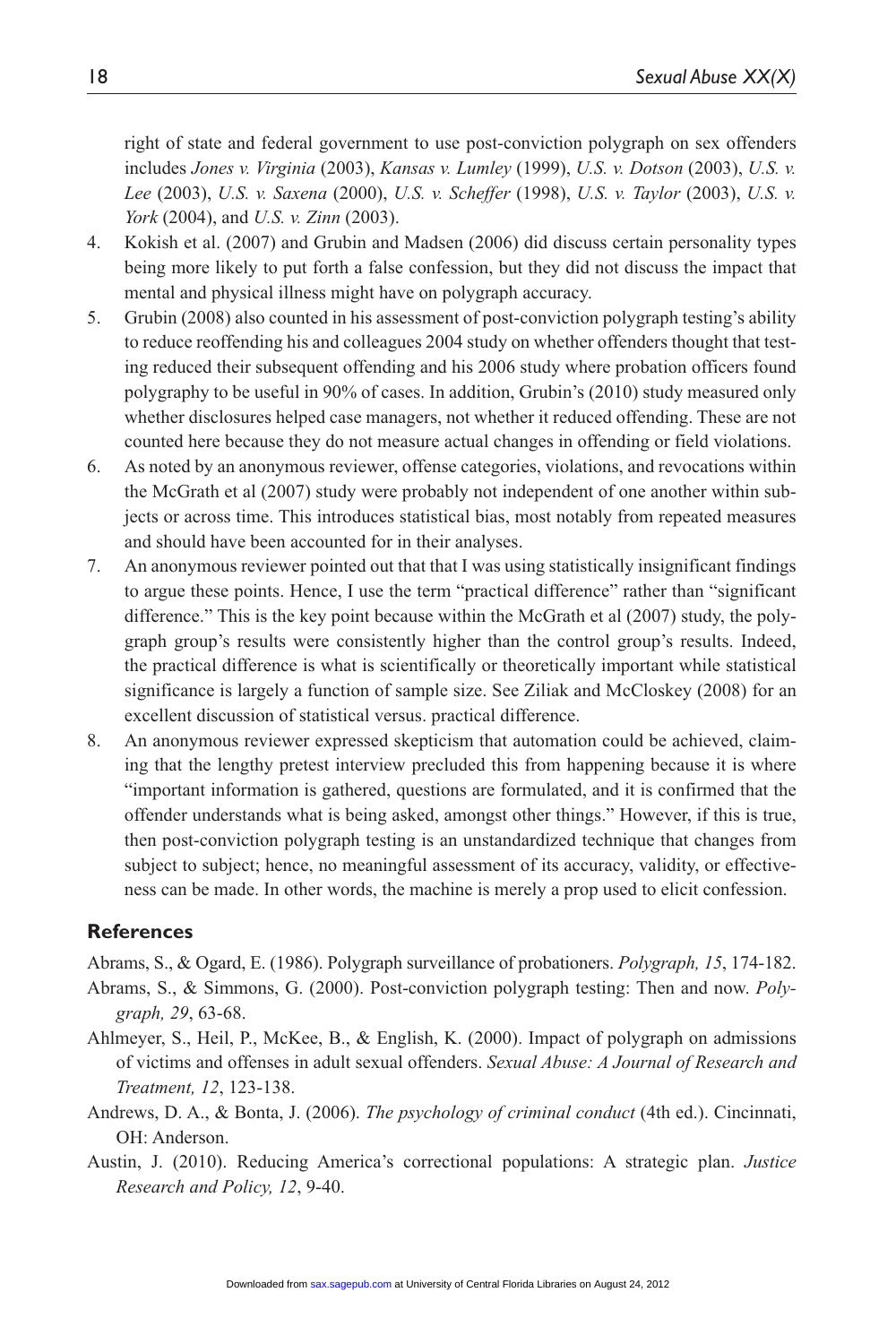- Blumstein, A., Cohen, J., Das, S., & Moitra, S. D. (1988). Specialization and seriousness during adult criminal careers. *Journal of Quantitative Criminology, 4*, 303-345.
- Brame, R., Mulvey, E. P., & Piquero, A. R. (2001). On the development of different kinds of criminal activity. *Sociological Methods and Research, 29*, 319-341.
- Branaman, T. F., & Gallagher, S. N. (2005). Polygraph testing in sex offender treatment: A review of limitations. *American Journal of Forensic Psychology, 23*, 45-64.
- Buschman, J., Bogaerts, S., Foulger, S., Wilcox, D., Sosnowski, D., & Cushman, B. (2010). Sexual history disclosure polygraph examinations with cybercrime offences: A first Dutch explorative study. *International Journal of Offender Therapy and Comparative Criminology, 54*, 395-411.
- California Coalition on Sexual Offending. (2004). *Position paper for clinical polygraph examinations in sex offender treatment*. Stockton, CA: Author.
- Cohen, J. (1986). Research on criminal careers: Individual frequency rates and offense seriousness. In A. Blumstein, J. Cohen, J. A. Roth, & C. Visher (Eds.), *Criminal careers and "career criminals"* (pp. 292-418). Washington, DC: National Academy Press.
- Crosse, T. P., & Saxe, L. (1992). A critique of the validity of polygraph testing in child sexual abuse cases. *Journal of Child Sexual Abuse, 1*, 19-33.
- Crosse, T. P., & L. Saxe. (2001). Polygraph testing and sexual abuse: The lure of the Magic Lasso. *Child Maltreatment, 6*, 195-206.
- Cullen, F. T., & Gendreau, P. (2001). From nothing works to what works: Changing professional ideology in the 21st century. *The Prison Journal, 81*, 313-338.
- DeLisi, M. (2005). *Career criminals in society.* Thousand Oaks, CA: SAGE.
- Edson, C. F. (1991). *Sex offender treatment*. Jackson County, OR: Department of Corrections.
- Emerick, R. L., & Dutton, W.A. (1993). The effect of the polygraph on the self-report of adolescent sex offenders: Implementation for risk assessment. *Annals of Sex Research, 6*, 83-103.
- English, K., Jones, L., Pasini-Hill, D., Patrick, D., & Cooley-Towell, S. (2000). *The value of polygraph testing in sex offender management* (Research report submitted to the National Institute of Justice, No. D97LBVX0034). Denver: Colorado Department of Public Safety, Division of Criminal Justice, Office of Research and Statistics.
- Faigman, D. L., Fienberg, S. E., & Stern, P. C. (2003). The limits of the polygraph. *Issues in Science and Technology, 20*, 40-48.
- Fienberg, S. E., & Stern, P. C. (2005). In search of the Magic Lasso: The truth about the polygraph. *Statistical Science, 20*, 249-260.
- Ford, C. V. (1996). *Lies! Lies! Lies! The psychology of deceit.* Washington, DC: American Psychiatric Press.
- Gannon, T. A. (2006). Increasing honest responding on cognitive distortions in child molesters: The bogus pipeline procedure. *Journal of Interpersonal Violence, 21*, 1-18.
- Gannon, T. A., Beech, A. R., & Ward, T. (2008). Does the polygraph lead to better risk prediction for sexual offenders? *Aggression & Violent Behavior, 13*, 29-44.
- Gannon, T. A., Keown, K., & Polaschek, D. L. L. (2007). Increasing honest responding on cognitive distortions in child molesters: The bogus pipeline revisited. *Sexual Abuse: A Journal of Research and Treatment, 19*, 5-22.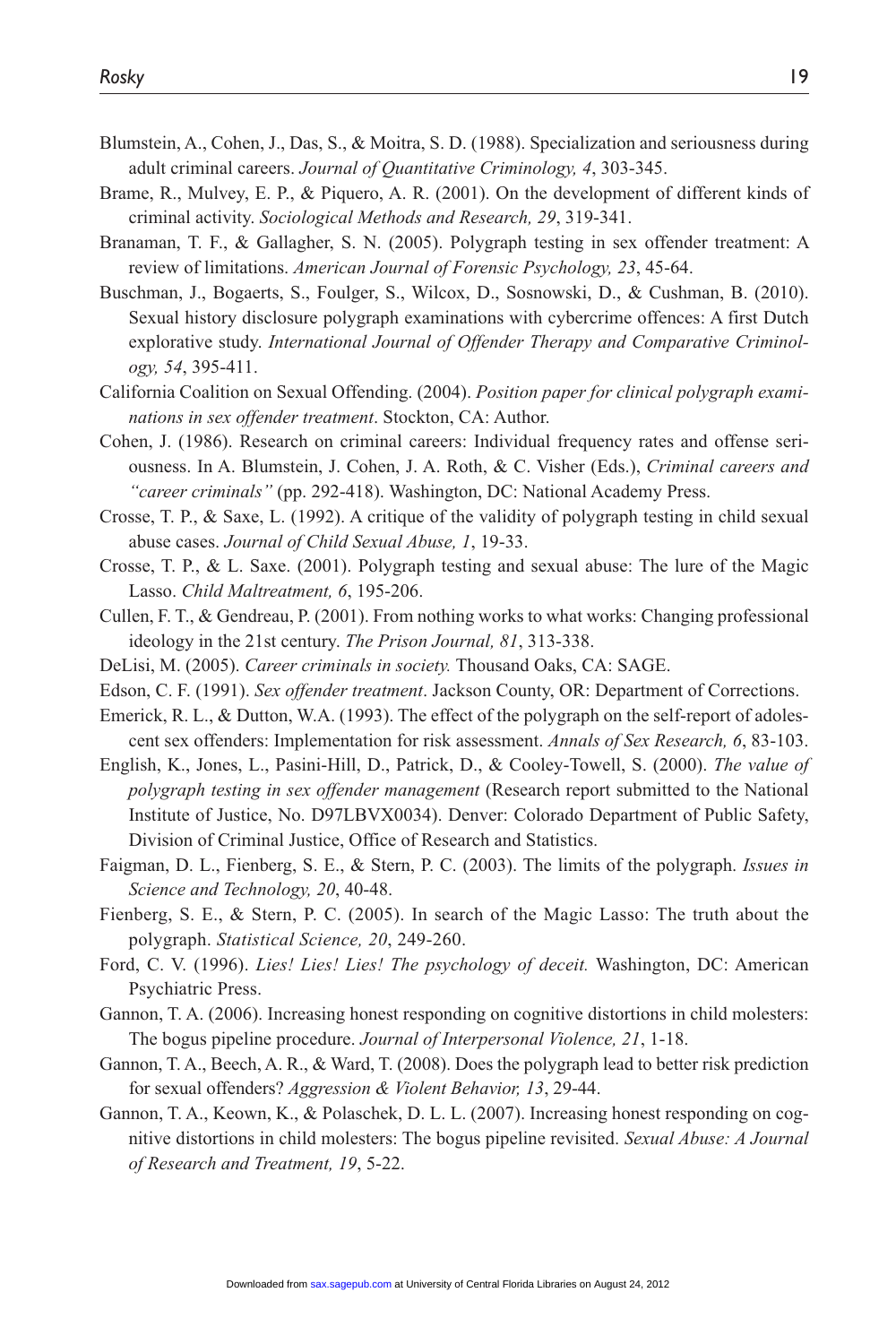- Gastwirth, J. L. (1987). The statistical precision of medical screening devices: Application to polygraph and AIDS antibodies test data. *Statistical Science, 2*, 213-222.
- Gendreau, P. (1996). The principles of effective intervention with offenders. In A. T. Harland (Ed.), *Choosing correctional options that work: Defining the demand and evaluating the supply* (pp. 117-130). Thousand Oaks, CA: SAGE.
- Gendreau, P. (2000). 1998 Margaret Mead Award address: Rational policies for reforming offenders. In M. McMahon (Ed.), *Assessment to assistance: programs for women in community corrections* (pp. 329-338). Lanham, MD: American Correctional Association.
- Gendreau, P., Goggin, C., Cullen, F. T., & Paparozzi, M. (2002). The common sense revolution and correctional policy. In J. McGuire (Ed.), *Offender rehabilitation & treatment: Effective programs & policies to reduce re-offending* (pp. 360-386). Chichester, UK: Wiley.
- Gendreau, P., Goggin, C., French, S., & Smith, P. (2006). Practicing psychology in correctional settings: "What works" in reducing criminal behavior. In A. K. Hess & I. B. Weiner (Eds.), *The handbook of forensic psychology* (3rd ed., pp. 722-750). New York, NY: Wiley.
- Gendreau, P., Smith, P., & French, S. (2006). The theory of effective correctional intervention: Empirical status & future direction. In F. T. Cullen, J. P Wright, & R. Blevins (Eds.), *Taking stock: The status of criminological theory—advances in criminological theory* (pp. 419-446). New Brunswick, NJ: Transaction.
- Gendreau, P., Smith, P., & Thériault, Y. L. (2009). Chaos theory and correctional treatment: Common sense, correctional quackery, and the Law of Fartcatchers. *Journal of Contemporary Criminal Justice, 25*, 384-396.
- Grubin, D. (2005). Lie detection and the polygraph: A historical review. *Journal of Forensic Psychiatry and Psychology, 16*, 357-369.
- Grubin, D. (2008).The case for polygraph testing of sex offenders. *Legal and Criminological Psychology, 13*, 177-189.
- Grubin, D. (2010). A trial of voluntary polygraphy testing in 10 English probation areas. *Sexual Abuse: A Journal of Research and Treatment, 22*, 266-278.
- Grubin, D., & Madsen, L. (2006). Accuracy and utility of post-conviction polygraph testing of sex offenders. *British Journal of Psychiatry, 188*, 479-483.
- Heil, P., Ahlmeyer, S., & Simons, D. (2003). Crossover sexual offences. *Sexual Abuse: A Journal of Research and Treatment, 15*, 221-236.
- Heil, P., & English, K. (2009). Sex offender polygraph testing in the United States: Trends and controversies. In D. T. Wilcox (Ed.), *The use of the polygraph in assessing, treating, and supervising sex offenders: A practitioner's guide*. NY: Wiley (pp. 181-216).
- Hindman, J., & Peters, J. M. (2001). Polygraph testing leads to better understanding adult and juvenile sex offenders. *Federal Probation, 65*, 8-15.
- Honts, C. R., Raskin, D. C., & Kircher, J. C. (1994). Mental and physical countermeasures reduce the accuracy of polygraph tests. *Journal of Applied Psychology, 79*, 252-259.
- Hui, S. L., & Walter, S. D. (1980). Estimating the error rates of diagnostic tests. *Biometrics, 36*, 167-171.
- Huizinga, D., & Elliott, D. S. (1986). Reassessing the reliability and validity of self-report delinquency measures. *Journal of Quantitative Criminology, 2*, 293-327.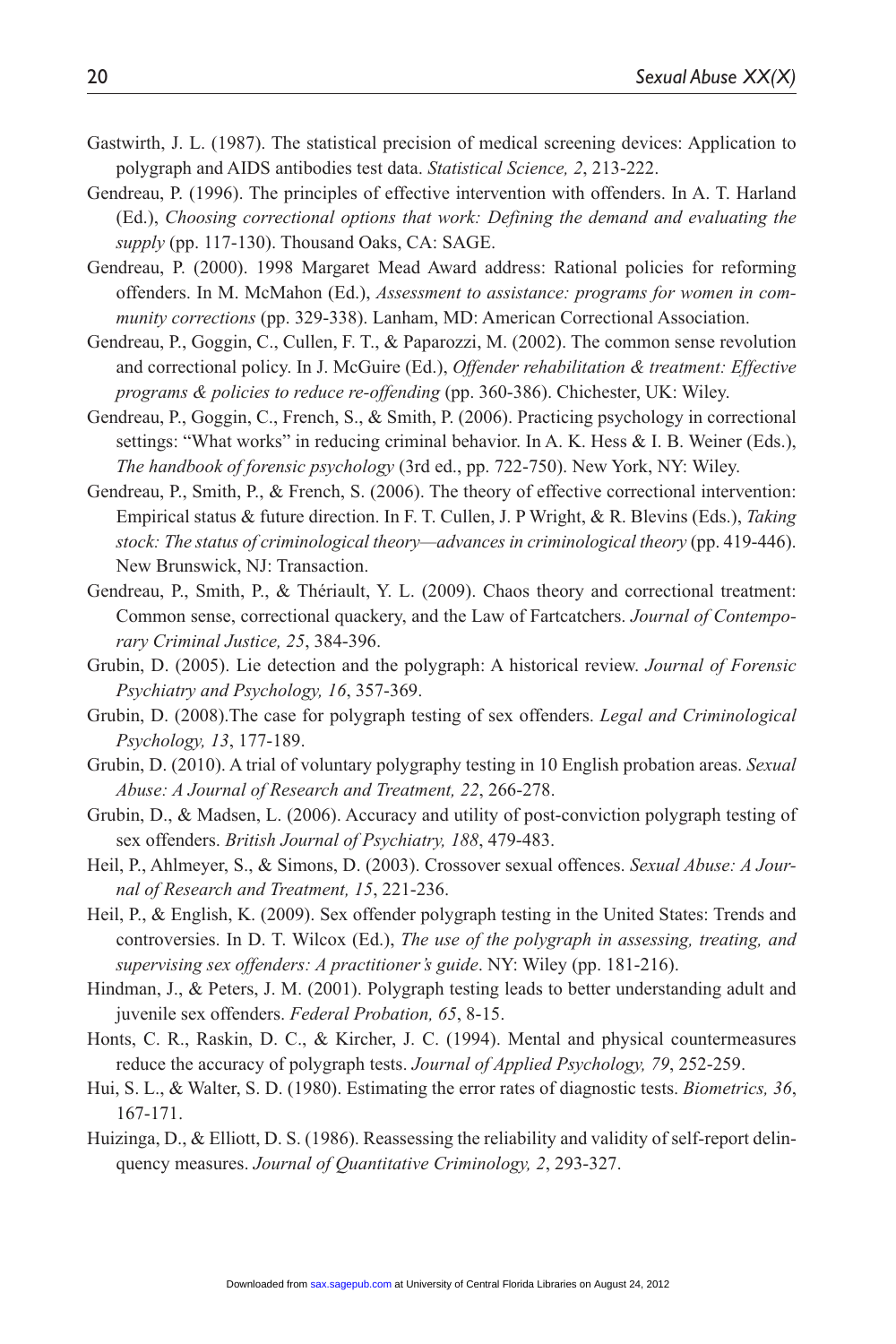- Iacono, W. G. (2001). Forensic "lie detection": Procedures without scientific basis. *Journal of Forensic Psychology Practice, 1*, 75-86.
- Iacono, W. G., & Lykken, D. T. (1997). The validity of the lie detector: Two surveys of scientific opinion. *Journal of Applied Psychology, 82*, 426-433.
- Jacobs, B. A. (2010). Deterrence and deterrability. *Criminology, 48*, 417-441.
- Jones, E. E., & Sigall, H. (1971). The bogus pipeline: A new paradigm for measuring affect and attitude. *Psychological Bulletin, 76*, 349-364.
- Jones v. Virginia, No. 2637-02-1 (2003).
- Kansas v. Lumley, WL 218704 (1999).
- Kokish, R. (2003). The current role of post-conviction sex offender polygraph testing in sex offender treatment. *Journal of Child Sexual Abuse, 12*, 175-194.
- Kokish, R., Levenson, J. S., & Blasingame, G. D. (2005). Post-conviction sex offender polygraph examination: Client-reported perceptions of utility and accuracy. *Sexual Abuse: A Journal of Research and Treatment, 17*, 211-221.
- La Fond, J. Q., & Winick, B .J. (2003). Sex offender reentry courts: A cost effective proposal for managing sex offender risk in the community. *Annals of New York Academy of Sciences, 98*, 300-223.
- Latessa, E., Cullen, F., & Gendreau, P. (2002). Beyond correctional quackery: Professionalism and the possibility of effective treatment. *Federal Probation, 66*, 43-49.
- Levenson, J. S. (2009). Sex offender polygraph examination: An evidence-based case management tool for social workers. *Journal of Evidence-Based Social Work, 6*, 361-375.
- Lilienfeld, S. O. (2007). Psychological treatments that cause harm*. Perspectives on Psychological Science, 2*, 53-70.
- Lipsey, M. W. (2009). The primary factors that characterize effective interventions with juvenile offenders: A meta-analytic overview. *Victims and Offenders, 4*, 124-147.
- Loftus, E. F. (2004).The devil in confessions. *Psychological Science in the Public Interest, 5*, 1-2.
- Lowencamp, C. T., Latessa, E. J., & Smith, P. (2006). Does correctional program quality really matter: The impact of adhering to the principles of effective intervention. *Criminology and Public Policy, 5*, 201-220.
- Lykken, D. (1998). *A tremor in the blood: Uses and abuses of the lie detector* (2nd ed.). Reading, MA: Perseus.
- MacKenzie, D. L.(2000). Evidence-based corrections: Identifying what works. *Crime and Delinquency, 46*, 457-471.
- MacKenzie, D. L. (2005). The importance of using scientific evidence to make decisions about correctional programming. *Criminology & Public Policy, 4*, 249-258.
- MacKenzie, D. L. (2007) *What works in corrections? Reducing the criminal activities of offenders and delinquents*. Cambridge, UK: Cambridge Press.
- Maschke, G. W., & Scalabrini, G. J. (2005). *The lie behind the lie detector* (4th digital ed.). Available from http://antipolygraph.org
- Maxfield, M. G., & Babbie, E. R. (2011). *Research methods for criminal justice and criminology* (6th ed.). Stamford, CT: Cengage Learning.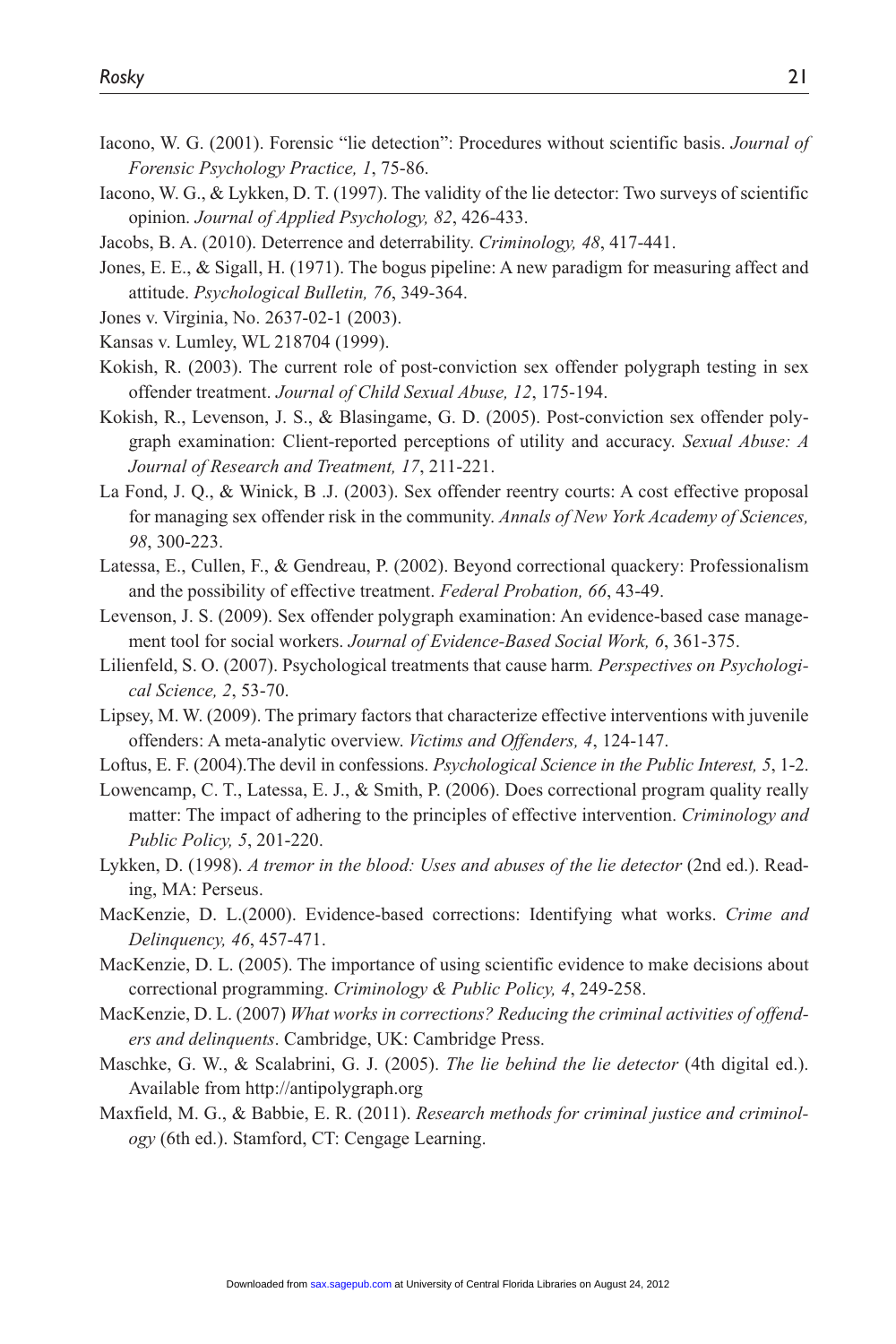- McGrath, R. J, Cumming, G. F, Burchard, B. L., Zeoli, S., & Ellerby, L. (2010). *Current practices and emerging trends in sexual abuser management: The Safer Society 2009 North American Survey*. Brandon, VT: Safer Society Press.
- McGrath, R. J., Cumming, G. F., Hoke, S. E., & Bonn-Miller, M. O. (2007). Outcomes in a community sex offender treatment program: A comparison between polygraphed and matched non-polygraphed offenders. *Sexual Abuse: A Journal of Research and Treatment, 19*, 381-393.
- Menges, P. M. (2002). Ethical considerations of providing polygraph countermeasures to the public. *Polygraph, 31*, 254-262.
- Pennsylvania v. Scott, 524 U.S. 357 (1998).
- Piquero, A. (2000). Frequency, specialization, and violence in offending careers. *Journal of Research in Crime and Delinquency, 37*, 392-418.
- Piquero, A. R., Farrington, D. P., & Blumstein, A. (2007). *Key issues in criminal career research: New analyses of the Cambridge Study in Delinquent Development*. New York, NY: Cambridge University Press.
- Polizzi, D. M., MacKenzie, D. L., & Hickman, L. (1999). What works in adult sex offender treatment?: A review of prison- and non-prison-based treatment programs. *International Journal of Offender Therapy and Comparative Criminology, 43*, 357-374.
- Pratt, T. C., Cullen, F. T., Blevins, K. R., Daigle, L., & Madensen, T. (2006). The empirical status of deterrence theory: A meta-analysis. In F. T. Cullen, J. P. Wright & K. R. Blevins (Eds.), *Taking stock: The status of criminological theory—advances in criminological theory*, (pp. 367-396) New Brunswick, NJ: Transaction.
- Rebello, T., Hodges, R. E., & Smith, J. L. (1983). Short-term effects of various sugars on antinatriuresis and blood pressure changes in normotensive young men. *American Journal of Clinical Nutrition, 38*, 84-94.
- Sagan, C. (1996). *The demon-haunted world: Science as a candle in the dark.* New York, NY: Ballantine.
- Seto, M. C. (2004). Pedophilia and sex offenses against children. *Annual Review of Sex Research, 14*, 321-361.
- State v. Travis, 125 Idaho 1, 867 P. 2d 234 (1994).
- Stuart, E. A. (2010). Matching methods for causal inference: A review and a look forward. *Statistical Science, 25*, 1-21.
- United States v. Dotson, 324 F.3d 256, 261 12 (2003).
- United States v. Lee, 315 F.3d 206, 213 (2003).
- United States v. Saxena, 229 F.3d 1, 5 n.1 (2000).
- United States v. Scheffer, 523 U.S. 303, 309 (1998).
- United States v. Taylor, 338 F.3d 1280, 1284 n.2 (2003).
- United States v. York, 357 F.3d 14, 22 11 (2004).
- United States v. Zinn, 321 F.3d 1084, 1089-90 14 (2003).
- U.S. National Research Council Committee (2003). *The polygraph and lie detection*. Washington, DC: National Academic Press.
- Vacek, P. M. (1985). The effect of conditional dependence on diagnostic tests. *Biometrics, 41*, 959-968.